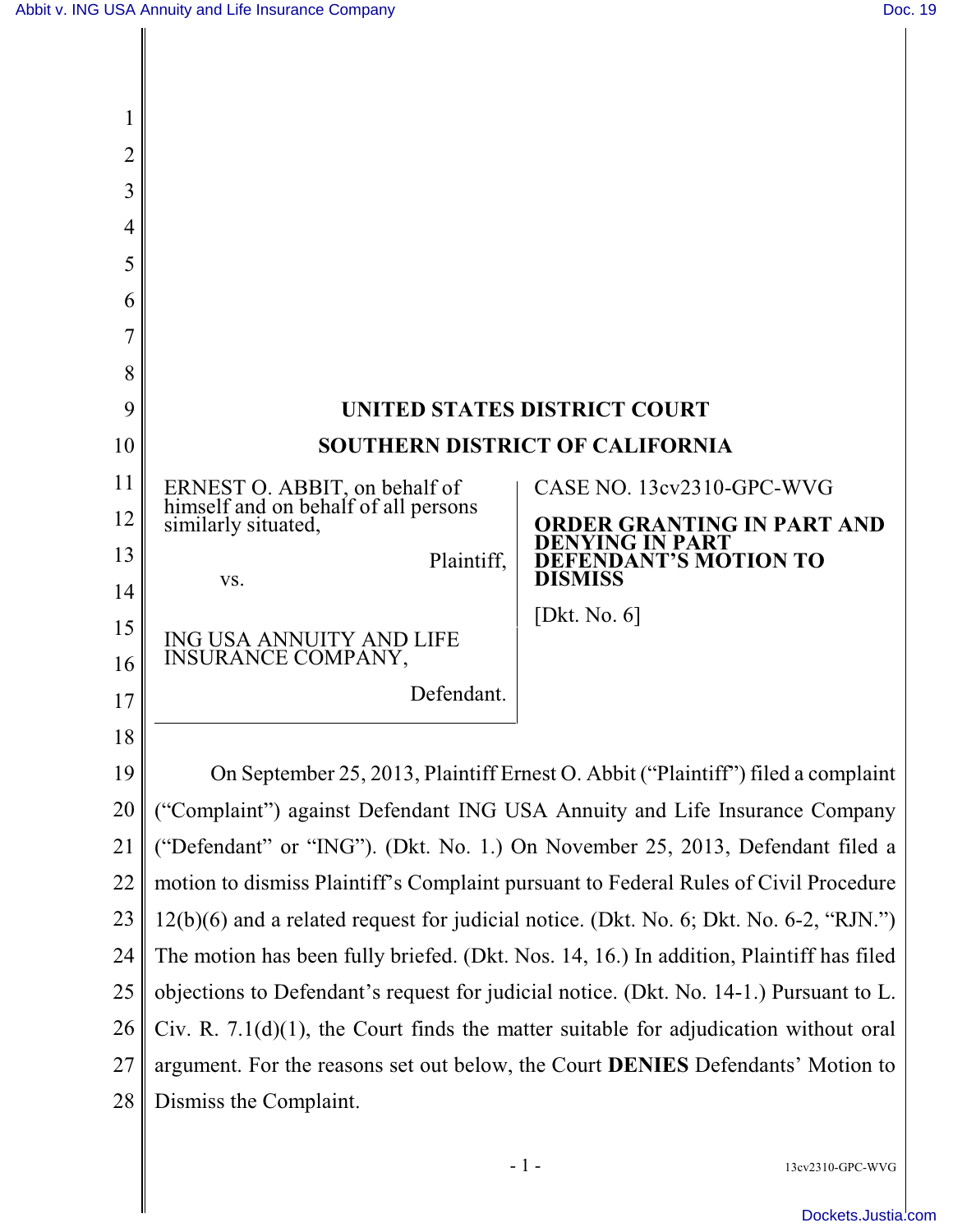| <b>I. BACKGROUND</b>                                                                         |                                                                                                                                                                                                          |  |
|----------------------------------------------------------------------------------------------|----------------------------------------------------------------------------------------------------------------------------------------------------------------------------------------------------------|--|
|                                                                                              | Plaintiff, an 83-year-old retired senior citizen, alleges purchasing an "ING                                                                                                                             |  |
|                                                                                              | indexed-annuity with an effective date of September 28, 2010." (Compl. ¶ 27.)                                                                                                                            |  |
|                                                                                              | Plaintiff seeks to bring a Class Action, on behalf of himself and all others similarly                                                                                                                   |  |
|                                                                                              | situated, alleging that Defendant unlawfully targets senior citizens by advertising                                                                                                                      |  |
|                                                                                              | indexed-annuity <sup>1</sup> contracts that purport to protect retirement savings while hiding an                                                                                                        |  |
|                                                                                              | undisclosed complex embedded derivative structure. (Compl. ¶¶ 1-9.) Plaintiff seeks                                                                                                                      |  |
|                                                                                              | to bring this action on behalf of the following class:                                                                                                                                                   |  |
|                                                                                              | All persons who, within the applicable statute of limitations of the date                                                                                                                                |  |
|                                                                                              | of commencement of this action and while 65 years of age or older, and<br>a resident of the State of California, purchased one or more ING                                                               |  |
|                                                                                              | indexed-annuities either directly, or through surrender (in whole or in<br>part) of, or borrowing against, an existing permanent life insurance<br>policy, annuity, or other retirement savings account. |  |
| 12<br>(Compl. $\P$ 22.)                                                                      |                                                                                                                                                                                                          |  |
| 13<br><b>A. Indexed-Annuities</b><br>14                                                      |                                                                                                                                                                                                          |  |
|                                                                                              | An annuity is a contract between an investor and an insurance company in                                                                                                                                 |  |
|                                                                                              | which the investor pays premiums to the insurance company in exchange for the                                                                                                                            |  |
| 16<br>insurance company's promise to return the deposit via periodic payments. (Compl.       |                                                                                                                                                                                                          |  |
| 17<br>29.) Annuity contracts typically undergo two primary periods: the "full"               |                                                                                                                                                                                                          |  |
| 18<br>accumulation period," during which the investor deposits funds with the insurance      |                                                                                                                                                                                                          |  |
| 19<br>company, and the "annuitization period," during which the investor withdraws<br>20     |                                                                                                                                                                                                          |  |
| funds in the form of periodic payments. (Compl. ¶ 30.) "Indexed-annuities" are               |                                                                                                                                                                                                          |  |
| annuities that "generally earn interest linked-to, or derivative-of the price<br>22          |                                                                                                                                                                                                          |  |
|                                                                                              | movements of, an equity index or other index, such as the S&P 500® Index.                                                                                                                                |  |
|                                                                                              | Indexed annuities can also guarantee interest." (Compl. $\P$ 31(c).) Defendant offers                                                                                                                    |  |
| 24<br>five different index-crediting "strategies" from which indexed-annuity investors<br>25 |                                                                                                                                                                                                          |  |
| //                                                                                           |                                                                                                                                                                                                          |  |
|                                                                                              | <sup>1</sup> Although Defendant offers other annuity products, Plaintiff purchased, and                                                                                                                  |  |

<sup>28</sup> challenges in his Complaint, only Defendant's "Indexed-annuity" products. (Compl. ¶ 31) (describing also "Fixed Annuities" and "Variable Annuities").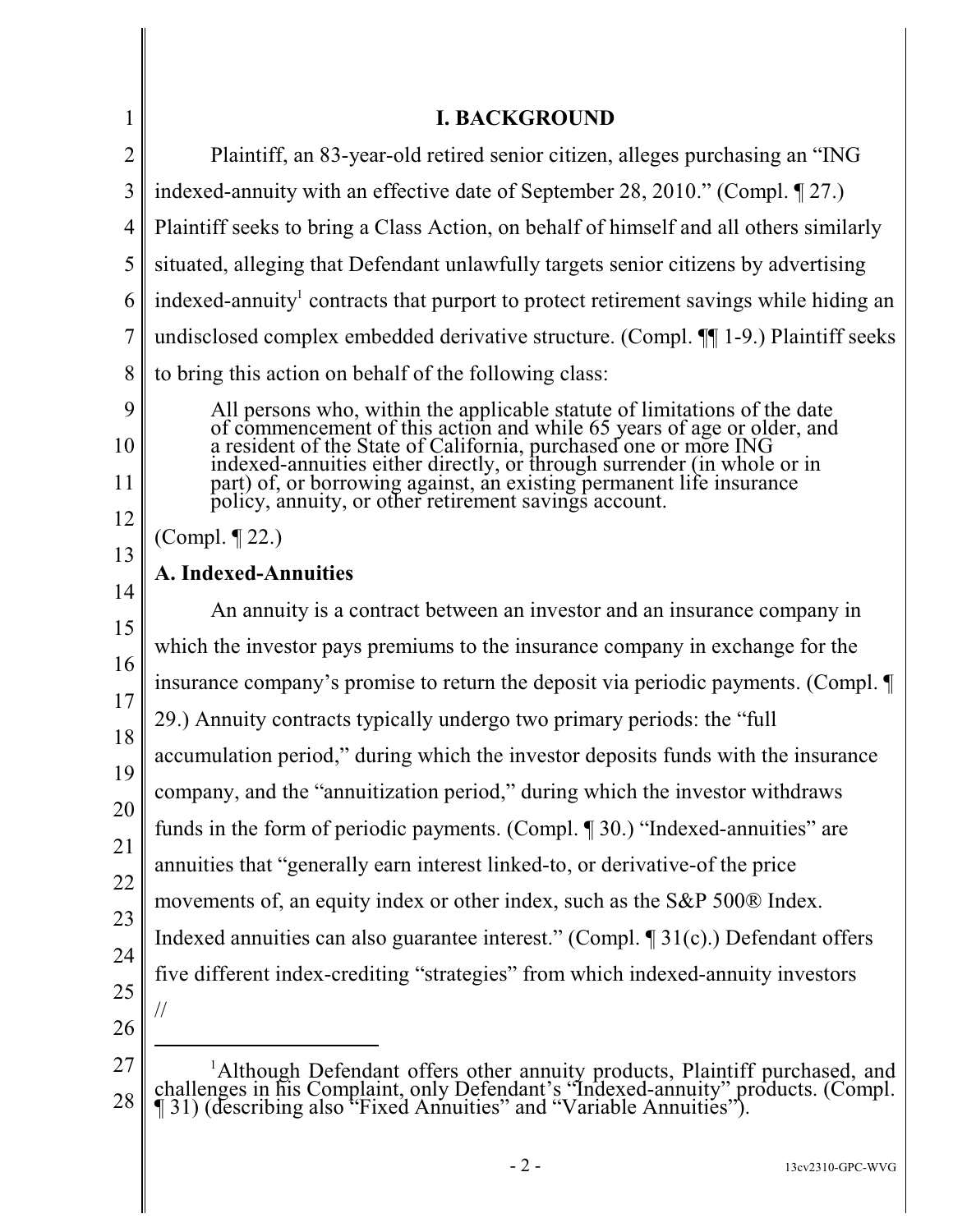1 2 3 4 may select.<sup>2</sup> Although Plaintiff chose the "Monthly Cap Index Strategy," Plaintiff alleges that he "would have lost retirement savings under any of the strategy alternatives offered by ING due to the faulty design and execution of the ING indexed-annuities." (Compl. ¶ 67.)

5 6 7 8 9 10 11 12 Under the indexed-annuity contracts with ING, ING promised "protection of principal" and "Index Opportunities" for Plaintiff and members of the Class. (Compl. ¶ 3.) However, Plaintiff alleges ING exercised its investment discretion under the contracts in a manner that ensured that its indexed-annuities did not protect or build up retirement savings. Plaintiff alleges ING embedded derivatives into the retirement savings without disclosing them to Plaintiff and members of the Class. "Embedded derivatives" are described as exotic financial structures that are complex, opaque, and illiquid market-linked instruments. (Compl. ¶ 5.)

13 14 15 16 In addition, Plaintiff alleges Defendant offered indexed-annuity investors a five percent  $(5\%)$  bonus<sup>3</sup> which purportedly added to investors' total premium at contract inception as an immediate head start on earnings. (Compl. ¶ 35; Compl. Ex. A at 5.)

#### 17 **B. Plaintiff's Allegations**

18 19 20 21 22 Plaintiff alleges Defendant's false and misleading sales pitch and advertising materials induced him to purchase an indexed-annuity from Defendant in or around September 2010. (Compl. ¶ 37.) Plaintiff alleges terminating his Individual Retirement Account and transferring the \$1,000,000 proceeds to the ING annuity now at issue via an "IRA rollover." (Compl. ¶ 37.) Plaintiff alleges that the ING

<sup>24</sup> 25 <sup>2</sup>The strategies are: (1) "Fixed Rate Strategy;" (2) "Point-to-Point Participation Index Strategy;" (3) "Point-to-Point Cap Index Strategy;" (4) "Monthly Average Index Strategy." (Compl.  $\P$  66(a)-(e).)

<sup>26</sup> 27 28 <sup>3</sup>Plaintiff's contract (the "Annuity Contract"), attached to the Complaint as Exhibit A, defines the "bonus" as "an amount equal to a percentage of the Single Premium  $\therefore$  that we add to the Contracts Accumulation Value on the Contract Date." (Compl., Ex. A at 5.) The contract further states that the "Bonus is elected into the Strategies in the same ratio as you elect for the Single Premium." (Id.)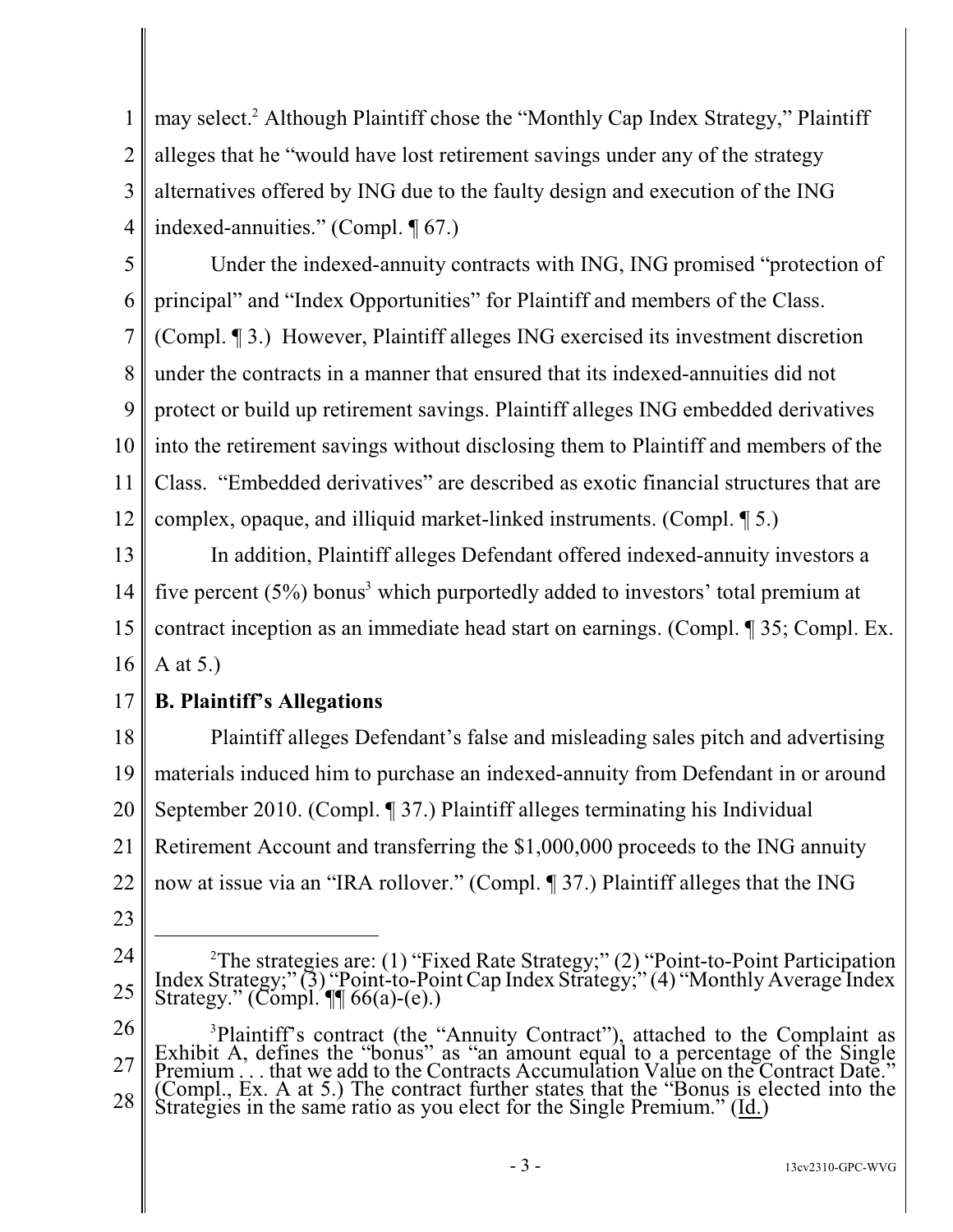1 2 3 4 5 6 7 8 9 10 indexed annuity brochure was false and misleading in the following respects: (1) the statement that "100% of your premium is put into the contract" was false and misleading because under the annuity's complex derivatives structure, Plaintiff immediately lost over \$100,000 of his retirement savings value on the first day of his investment; (2) the contract "would not receive interest credited on the full premium, as represented;" (3) the five percent premium bonus promised by Defendant was not immediately credited to the annuity; (4) the five percent premium bonus was not "protected" as promised, and could be "diminished;" and (5) Plaintiff would not receive compounded interest as set forth in the contract. (Compl.  $\P$ [ 36(a)-(e).)

11

12 13 14 15 16 17 18 19 20 21 22 According to Plaintiff, Defendant designs its indexed-annuity products to "systematically deprive ING annuity holders of retirement savings and earnings potential." (Compl. ¶ 34.) Plaintiff alleges that subsequent to signing Defendant's annuity contract ("the Annuity Contract"), Plaintiff received false and misleading "year end" and "annual" statements that inaccurately accounted for the bonus and daily interest credits promised to Plaintiff under the Annuity Contract. (Compl. ¶ 45.) Specifically, Plaintiff alleges the following false and misleading representations on his year-end and annual statements: (1) the "Cash Surrender Value"<sup>4</sup> of the annuity was materially understated; (2) the "Minimum Guaranteed Contract Value"<sup>5</sup> of the annuity was materially understated; and (3) the statements falsely claimed that the Cash Surrender Value included a Surrender Charge. (Compl. ¶¶ 45, 46, 48.) Plaintiff bases his allegations of understated statement values on allegations that the

<sup>24</sup> 25 <sup>4</sup>Under the Annuity Contract, "Cash Surrender Value" is defined as "the value available upon full Surrender of the Contract." (Compl., Ex. A at 5.) "Surrender of the Contract" provides for a means by which investors may receive the "Cash Surrender Value" in exchange for forsaking all other rights under the Contract. (Id. at 7.)

<sup>26</sup> 27 28 <sup>5</sup>Under the Annuity Contract, "Minimum Guaranteed Contract Value" is the sum of "(a) 87.5% of the portion of the Single Premium elected to the Strategy, less Premium Taxes; adjusted for (b) Any Re-elections or Surrenders of Accumulation Value; plus (c) Interest credited daily at the applicable Minimum Guaranteed Strategy Value Rate." (Compl., Ex. A at 4.)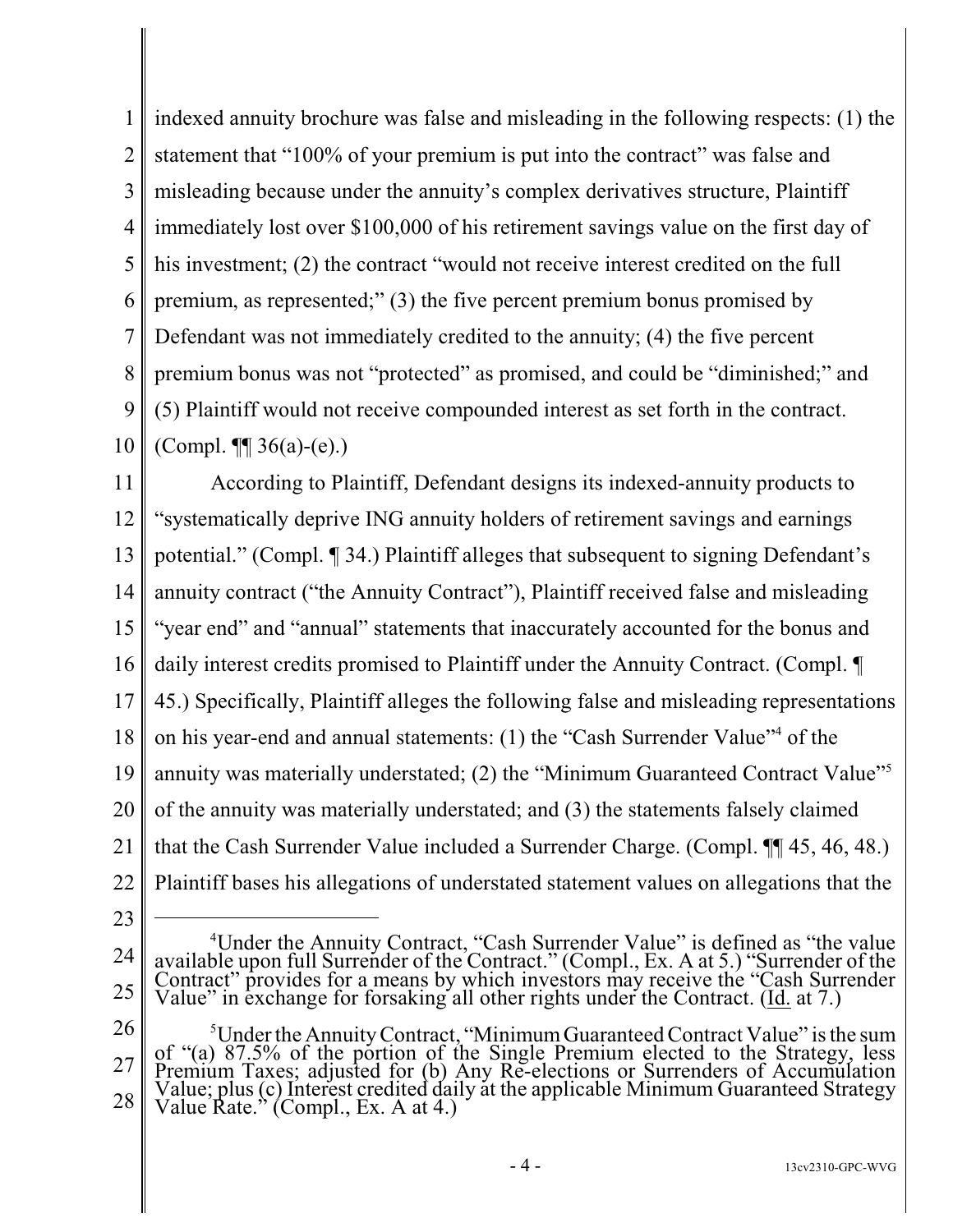1 2 3 reported annuity values reflected charges or reductions not provided for by the contract and did not accurately account for the bonus and daily interest credits promised under the annuity contract. (Id.)

4 5 6 7 8 9 10 Plaintiff alleges Defendant has "purposefully targeted a vulnerable class of senior citizens for sale of these derivatives, embedded in ING's indexed-annuities." (Compl. ¶ 50.) Plaintiff further alleges that Defendant concealed material facts surrounding the annuities' true asymmetric valuations from investors, (Compl.  $\P$ 51), and failed to train its sales force to either understand, appreciate, or disclose to consumers the true valuations of the derivatives embedded in Defendant's annuity contracts. (Compl.  $\P$ [63, 64)

11 12 13 14 15 16 17 18 19 20 21 22 On September 25, 2013, Plaintiff filed a Class Action Complaint alleging eight causes of action against Defendant: (1) Breach of Contract and Breach of Good Faith and Fair Dealing; (2) Breach of Fiduciary Duty; (3) Financial Elder Abuse in violation of California Welfare & Institutions Code section 15600, *et seq.*; (4) Fraudulent Concealment in violation of California Civil Code section 1710, *et seq.*; (5) Concealment in an Insurance Contract in violation of California Insurance Code section 332; (6) Unlawful, Deceptive, and Unfair Business Practices in violation of California Business & Professions Code section 17200, *et seq*.; (7) Unfair, Deceptive, and Misleading Advertising in violation of California Business & Professions Code section 17500, *et seq.*; and (8) Failure to Supervise. On November 25, 2013, Defendant filed a motion to dismiss all causes of action in the Complaint. (Dkt. No. 6.)

23

#### **II. STANDARD**

24 25 26 27 28 A motion to dismiss under Federal Rule of Civil Procedure 12(b)(6) tests the sufficiency of a complaint. Navarro v. Block, 250 F.3d 729, 732 (9th Cir. 2001). Dismissal is warranted under Rule12(b)(6) where the complaint lacks a cognizable legal theory. Robertson v. Dean Witter Reynolds, Inc., 749 F.2d 530, 534 (9th Cir. 1984); see Neitzke v. Williams, 490 U.S. 319, 326 (1989) ("Rule12(b)(6) authorizes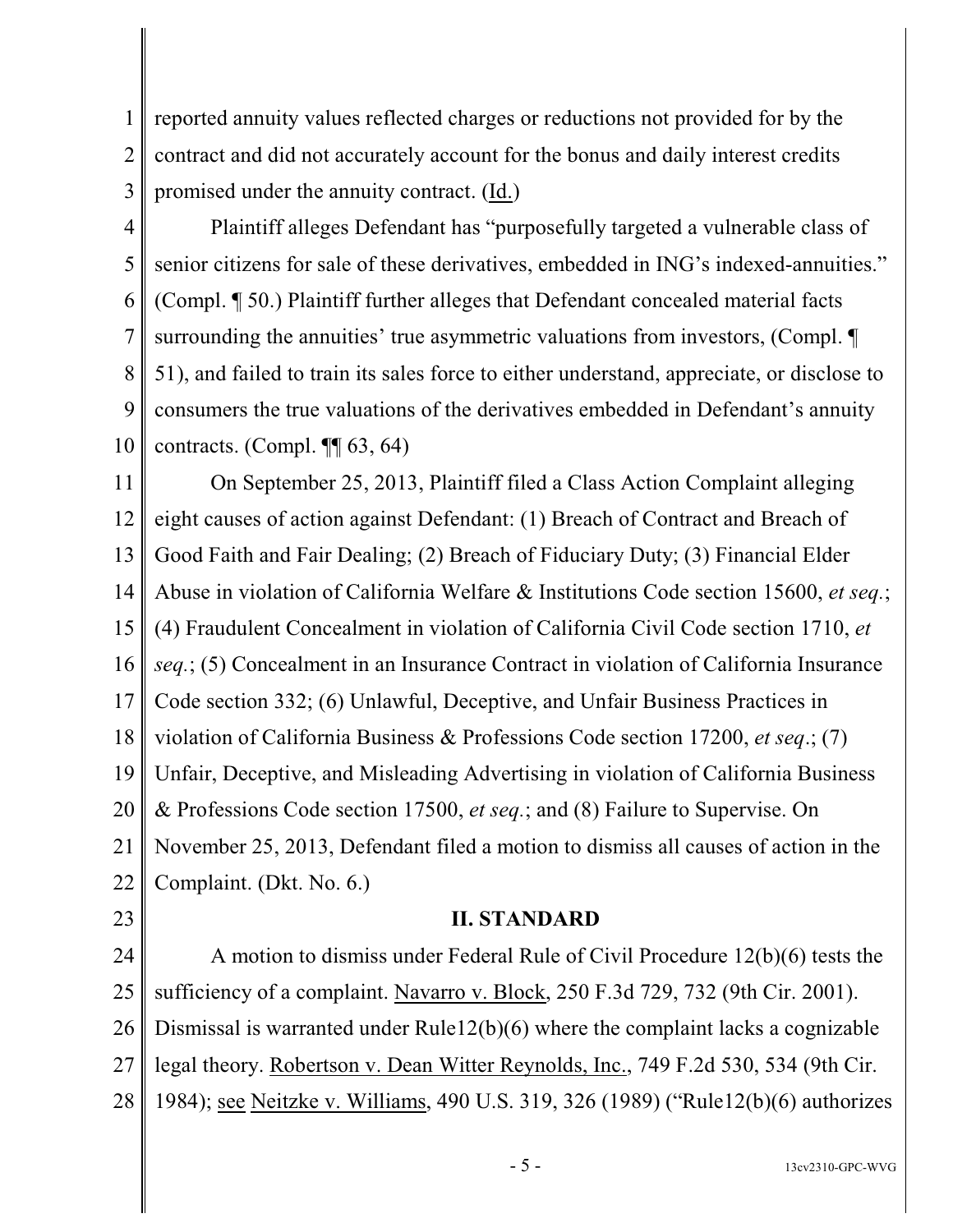1 2 3 4 5 6 7 8 9 10 11 12 13 14 a court to dismiss a claim on the basis of a dispositive issue of law."). Alternatively, a complaint may be dismissed where it presents a cognizable legal theory yet fails to plead essential facts under that theory. Robertson, 749 F.2d at 534. While a plaintiff need not give "detailed factual allegations," a plaintiff must plead sufficient facts that, if true, "raise a right to relief above the speculative level." Bell Atlantic Corp. v. Twombly, 550 U.S. 544, 545 (2007). "To survive a motion to dismiss, a complaint must contain sufficient factual matter, accepted as true, to 'state a claim to relief that is plausible on its face.'" Ashcroft v. Iqbal, 556 U.S. 662, 678 (2009) (quoting Twombly, 550 U.S. at 547). A claim is facially plausible when the factual allegations permit "the court to draw the reasonable inference that the defendant is liable for the misconduct alleged." Id. In other words, "the non-conclusory 'factual content,' and reasonable inferences from that content, must be plausibly suggestive of a claim entitling the plaintiff to relief." Moss v. U.S. Secret Service, 572 F.3d 962, 969 (9th Cir. 2009). "Determining whether a complaint states a plausible claim

15 16 for relief will . . . be a context-specific task that requires the reviewing court to draw on its judicial experience and common sense." Iqbal, 556 U.S. at 679.

17 18 19 20 21 22 23 In reviewing a motion to dismiss under Rule 12(b)(6), the court must assume the truth of all factual allegations and must construe all inferences from them in the light most favorable to the nonmoving party. Thompson v. Davis, 295 F.3d 890, 895 (9th Cir. 2002); Cahill v. Liberty Mut. Ins. Co., 80 F.3d 336, 337-38 (9th Cir. 1996). Legal conclusions, however, need not be taken as true merely because they are cast in the form of factual allegations. Ileto v. Glock, Inc., 349 F.3d 1191, 1200 (9th Cir. 2003); W. Mining Council v. Watt, 643 F.2d 618, 624 (9th Cir. 1981).

24

#### **III. DISCUSSION**

25 **A. Judicial Notice**

26 27 28 Generally, on a motion to dismiss, courts limit review to the contents of the complaint and may only consider extrinsic evidence that is properly presented to the court as part of the complaint. See Lee v. City of L.A., 250 F.3d 668, 688-89 (9th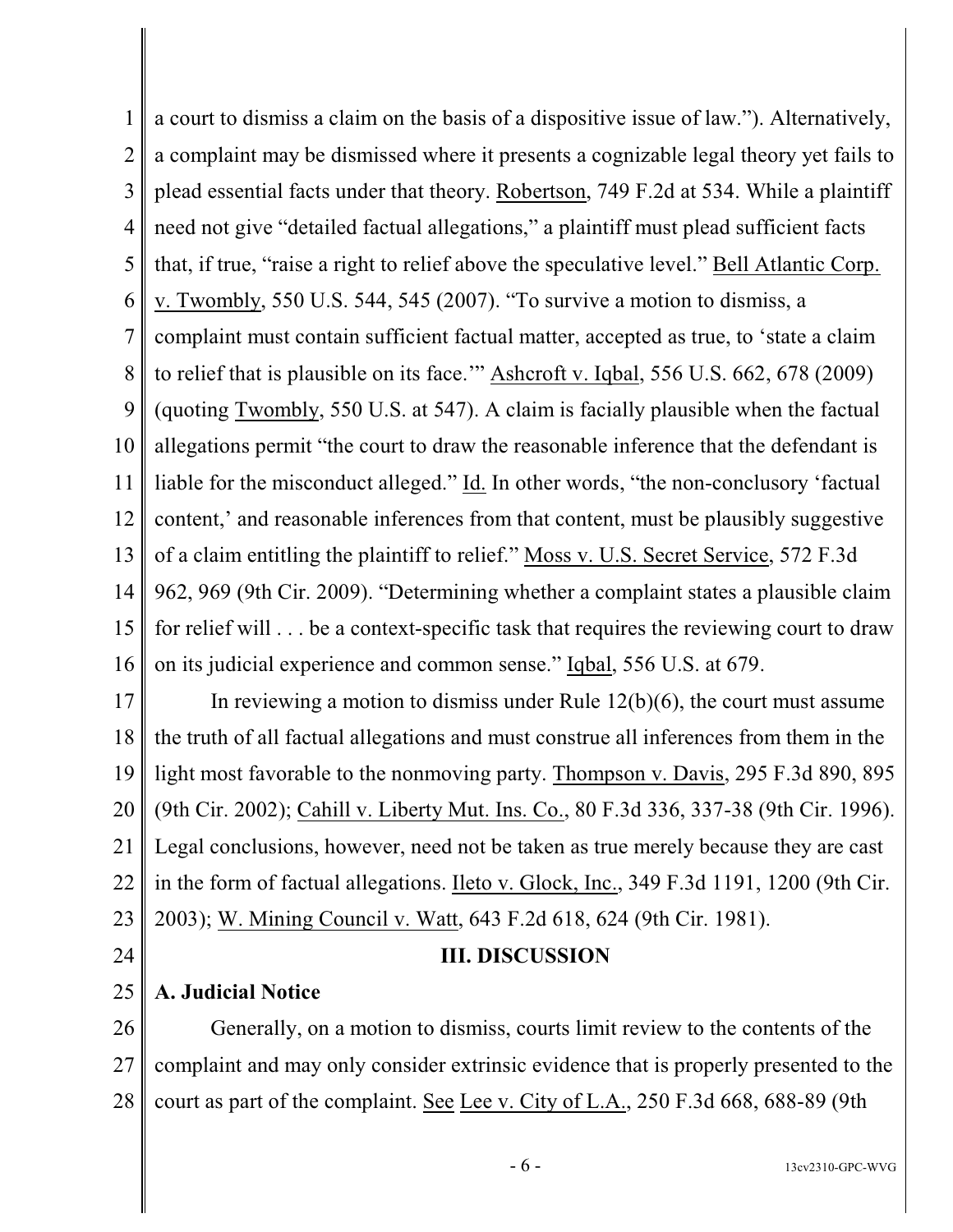1 2 3 4 5 6 7 8 9 10 Cir. 2001) (court may consider documents physically attached to the complaint or documents necessarily relied on by the complaint if their authenticity is not contested). However, a court may take notice of undisputed "matters of public record" subject to judicial notice without converting a motion to dismiss into a motion for summary judgment. Id. (citing Fed. R. Evid. 201; MGIC Indem. Corp. v. Weisman, 803 F.2d 500, 504 (9th Cir. 1986)). Under Federal Rule of Evidence 201, a district court may take notice of facts not subject to reasonable dispute that are capable of accurate and ready determination by resort to sources whose accuracy cannot reasonably be questioned. Fed. R. Evid. 201(b); see also Lee, 250 F.3d at 689.

11 12 13 14 15 16 17 18 19 Defendant seeks judicial notice of four documents: (1) a pamphlet published by the California Department of Insurance entitled "Annuities - What Seniors Need to Know"; (2) the California Department of Insurance license records for Matthew D. Copley; (3) a pending action involving Plaintiff's trust in the Southern District of New York, Picard, Trustee v. The Ernest Oscar Abbit Living Trust, et al., No. 11 cv-8770 (S.D.N.Y.); and (4) the historical Standard & Poor's 500® Index ("S&P 500") values and basic math calculations set forth in the Declaration of William Bainbridge ("Bainbridge Declaration") and Exhibits 1 through 5 of the Bainbridge Declaration. (Dkt. No. 6-2, "RJN.")

20 21 22 23 24 25 26 27 28 Defendant's first two requests for judicial notice are properly noticeable. The California Department of Insurance pamphlet and license record of Matthew D. Copley are matters of public record and are capable of accurate and ready determination. In fact, Plaintiff does not object to Defendant's first two requests for judicial notice. Finding the pamphlet relevant, the Court takes judicial notice of the California Department of Insurance pamphlet. (Id.) However, the Court declines to take judicial notice of the license record of Matthew D. Copley because neither the Complaint nor Exhibit A to the Complaint mention Mr. Copley. The record is devoid of any allegations that Mr. Copley sells ING annuity products, much less the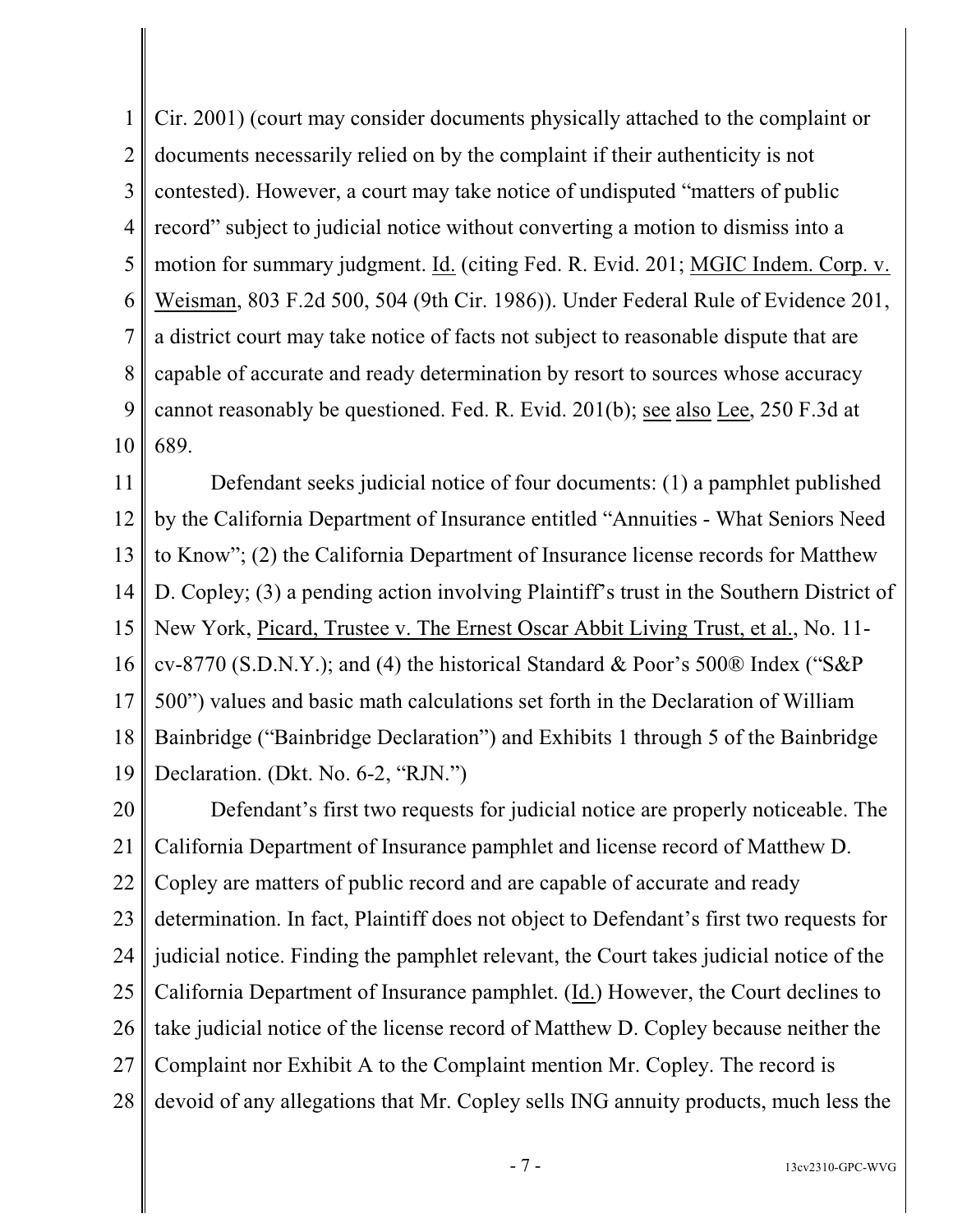1 2 3 indexed-annuity products at issue in this case. As such, the Court does not see the relevance of Mr. Copley's license record to the present motion to dismiss. See Adriana Intern. Corp. v. Thoeren, 913 F.2d 1406, 1410 n. 2 (9th Cir. 1990)

4 (declining to take judicial notice of an action not relevant to the case at issue).

5 6 7 8 9 10 11 12 13 14 Plaintiff objects to Defendant's third and fourth requests for judicial notice. (Dkt. No. 14-1.) Plaintiff objects to judicial notice of the pending case in the Southern District of New York on the ground that a court may not take judicial notice of the truth of any matter asserted in other litigation. (Dkt. No. 14-1 at 3) (citing Wyatt v. Terhune, 315 F.3d 1108, 1114 (9th Cir. 2003); Boyd v. City of Oakland, 458 F. Supp. 2d 1015, 1048 (N.D. Cal. 2006)). Defendant offers no authority to the contrary, and the Court finds the pending litigation irrelevant to the current matter. Accordingly, the Court declines to take judicial notice of the Picard, Trustee v. The Ernest Oscar Abbit Living Trust, et al. case. See Adriana Intern. Corp., 913 F.2d at 1410 n. 2.

15 16 17 18 19 20 21 22 23 24 25 Defendant's fourth request for judicial notice includes the Bainbridge Declaration, which seeks to introduce five exhibits. (Dkt. No. 6-3, "RJN, Bainbridge Decl.") The first three exhibits are documents referenced in the Complaint and are not objected to by Plaintiff. Accordingly, the Court takes judicial notice of the Annuity Contract,<sup>6</sup> the ING brochure made available to sales agents, and the annual statements under Plaintiff's Annuity Contract prepared by ING. (Id.) The Bainbridge Declaration also seeks to introduce calculations of hypothetical Accumulation Values under different index-annuity rate strategies as well as of a calculation of the Minimum Guaranteed Contract Value of Plaintiff's Annuity Contract with Defendant. (RJN, Bainbridge Decl. ¶¶ 5-6.) Plaintiff objects to judicial notice of the calculations of William Bainbridge on the grounds that

<sup>27</sup> 28 <sup>6</sup>The Court notes Plaintiff's objection that the copy of the Annuity Contract submitted as "Exhibit 1" to the Bainbridge Declaration isincomplete without the cover page and delivery documents properly submitted with the copy ofthe Annuity Contract as "Exhibit A" to the Complaint. (Dkt. No. 14 at 10.)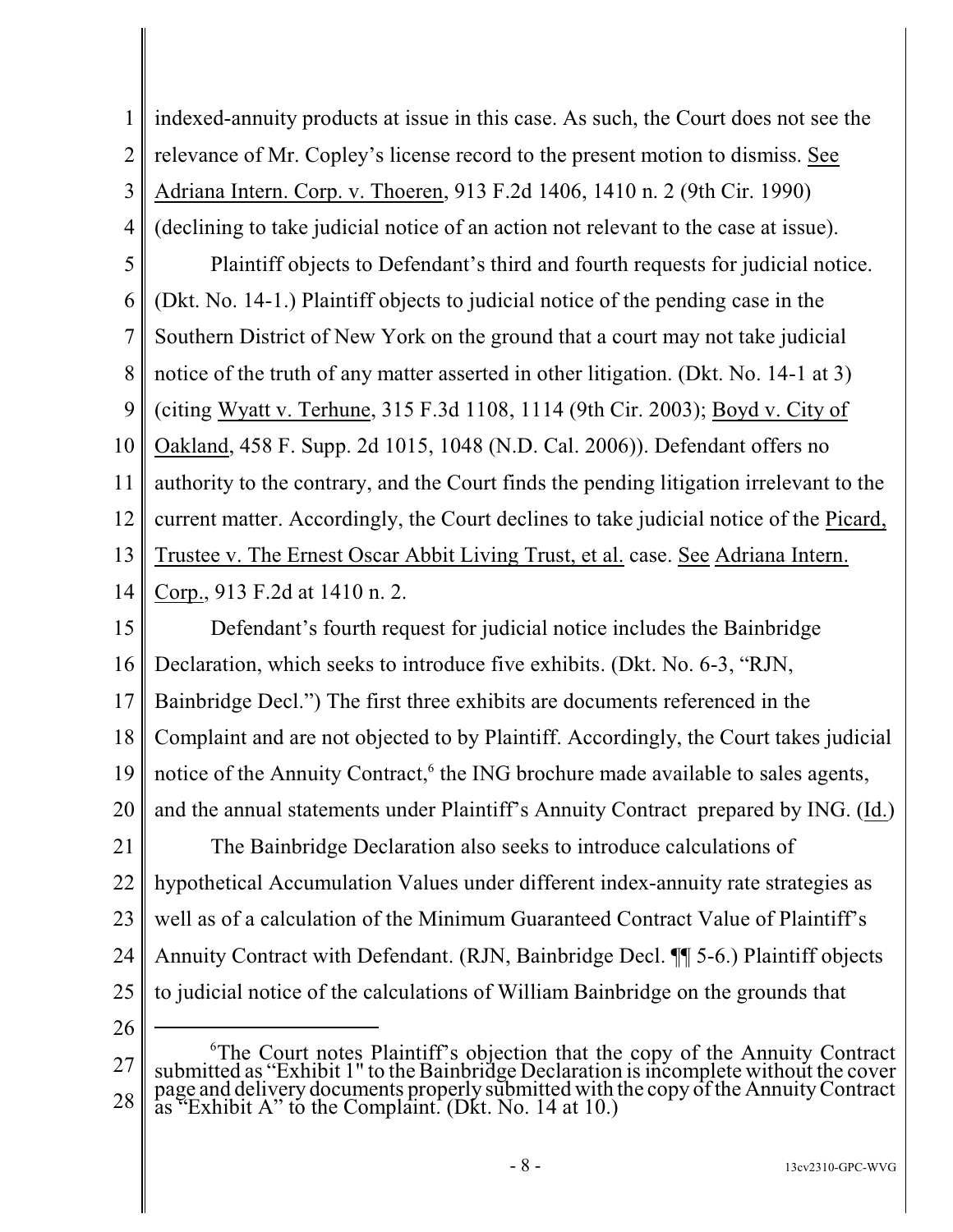1 2 3 4 5 6 7 8 9 10 11 12 13 14 15 16 17 18 19 20 21 22 23 24 Defendant improperly seeks to introduce work product and conclusions; that the Bainbridge Declaration constitutes improper lay opinion and lacks foundation; and that the conclusions set forth in the exhibits attached to the Bainbridge Declaration are subject to dispute. (Dkt. No. 14-1 at 2-3.) The Court agrees that the charts submitted by Defendant fail to provide proper support for the calculations and are subject to dispute. Accordingly, the Court declines to take judicial notice of the calculations at this stage of the litigation. Cf. Miller v. Federal Land Bank, 587 F.2d 415, 422 (9th Cir. 1978) (district court should have taken judicial notice of mathematical calculations when deciding a motion for *summary judgment*). **B. Motion to Dismiss** By the present motion, Defendant moves to dismiss Plaintiff's Complaint in its entirety for failure to state a claim. (Dkt. No. 6.) Defendant argues the documents referenced in the Complaint, on their face, defeat the plausibility of Plaintiff's claims. (Dkt. No. 6-1 at 9-13) (citing Newbeck v. Washington Mut. Bank, No. C 09- 1599 CW, 2010 WL 3222174 at \*4 (N.D. Cal. Aug. 13, 2010); Spiegler v. Home Depot U.S.A., Inc., 552 F. Supp. 2d 1036, 1045 (C.D. Cal. 2008); Baymiller v. Guar. Mut. Life Ins. Co., No. SA CV 99-1566 DOC AN, 2000 WL 1026565 (C.D. Cal. May 3, 2000)). Defendant's cited authorities are distinguishable from the present case. In Newbeck and Spiegler,<sup>7</sup> the courts dismissed the respective plaintiffs' complaints based solely on the language of the contracts at issue because the plaintiffs failed to identify false or misleading representations made by the defendants. See Newbeck, <sup>7</sup>Defendant also cites Baymiller v. Guar. Mut. Life Ins. Co., No. SA CV 99-1566

<sup>25</sup> 26 27 28 DOC AN, 2000 WL 1026565 (C.D. Cal. May 3, 2000), claiming that the court in Baymiller dismissed "contract and fraud related claims where contradicted by the express contract terms." (Dkt. No. 6-1 at 9.) The Court disagrees with this characterization of the court's holding. While the **Baymiller** court's May 3, 2000 Order dismissed Baymiller's contract claims on the ground that the contract terms at issue were unambiguous and contained an express integration clause, the court dismissed Baymiller's fraud claims based on failure to allege justifiable reliance. The court did not find, as Defendant asserts, that the documents on their own defeated the plausibility of Baymiller's legal theory.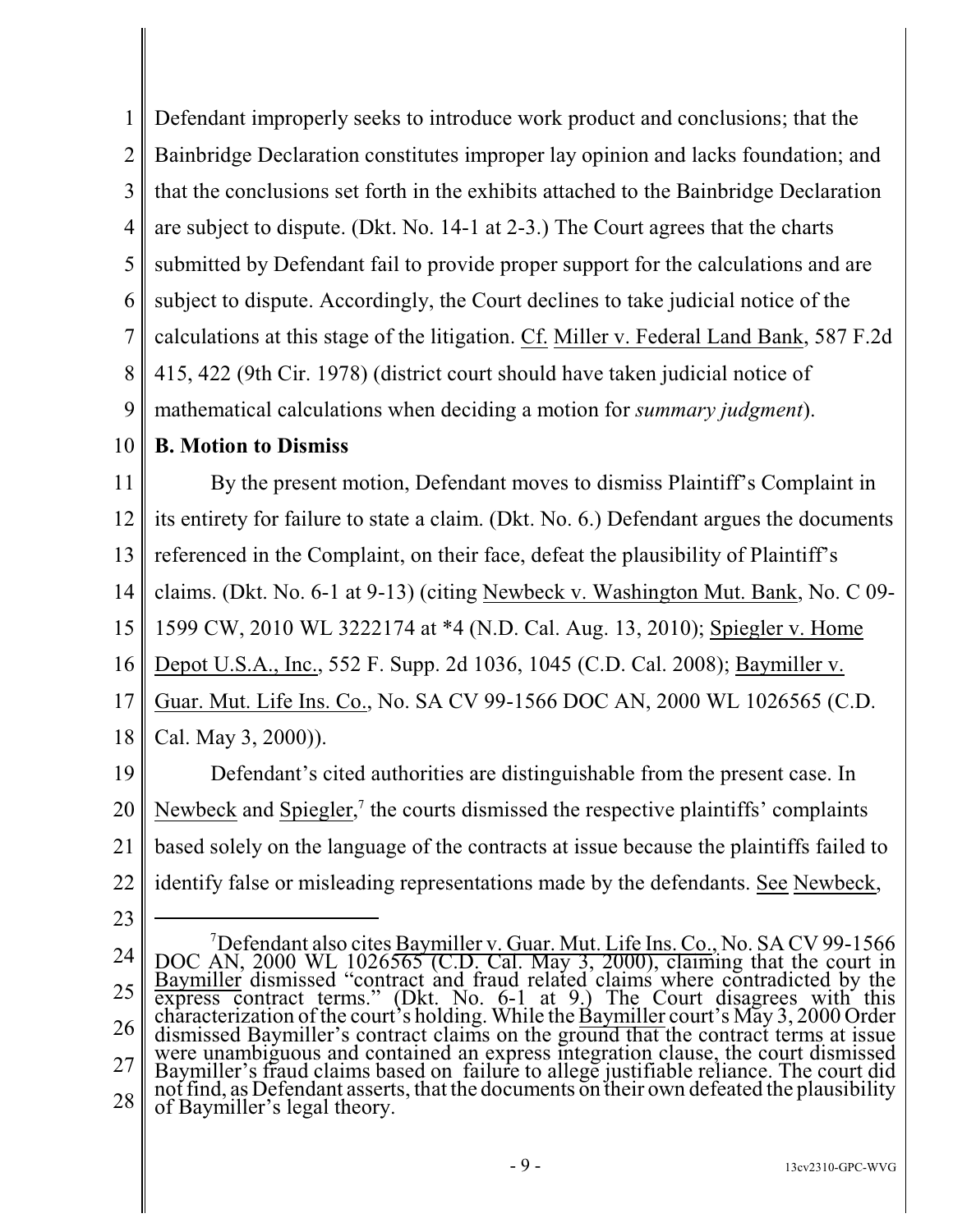1 2 3 4 5 6 7 8 2010 WL 3222174 at \*4; Spiegler, 552 F. Supp. 2d at1045. Here, Plaintiff makes multiple allegations of false or misleading representations that allegedly induced Plaintiff to enter into the Annuity Contract, (Compl.  $\P$   $\mathfrak{g}$  36(a)-(e)), as well as allegations of false and misleading representations in annual and year-end statements that misstated the amounts due to Plaintiff under the Annuity Contract. (Compl. ¶¶ 45, 46, 48.) Accordingly, the Court declines to dismiss Plaintiff's Complaint for failure to state a claim based solely upon review of the documents attached to the Complaint.

9 10 11 In addition, Defendant argues Plaintiff fails to plead specific elements of each alleged cause of action. (Dkt. No. 6-1 at 13.) The Court will thus determine whether Plaintiff has sufficiently stated each of Plaintiff's eight claims for relief.

12

13

14

15

16

17

18

**1. First Cause of Action - Breach of Contract, Good Faith & Fair Dealing** Plaintiff's first cause of action alleges Defendant breached the parties' contract and the implied covenant of good faith and fair dealing by: abusing Defendant's investment discretion; acting contrary to Defendant's marketing and sales materials; failing to properly credit the annuities owned by Plaintiff; charging expenses through undisclosed means; and by issuing false and misleading periodic statements. (Compl. ¶¶ 102-10.)

19

## **a. Breach of Express Contract**

20 21 22 23 24 25 26 27 28 Defendant moves to dismiss Plaintiff's breach of express contract claim on the ground that Plaintiff fails to identify specific provisions of the Annuity Contract allegedly breached by Defendant. (Dkt. No. 6-1 at 13) (citing Constr. Protective Servs., Inc. v. TIG Speciality Ins., 29 Cal. 4th 189, 198-99 (2002)). Defendant appears to abandon this argument in its reply papers, arguing instead that the express contract terms defeat Plaintiff's claims for breach of express contract. (Dkt. No. 16 at 1-3.) Specifically, Defendant argues that: (1) the "Minimum Guaranteed Contract Value" ("MGCV") does not include the promised bonus as defined under the Annuity Contract, so Defendant did not breach the contract by failing to credit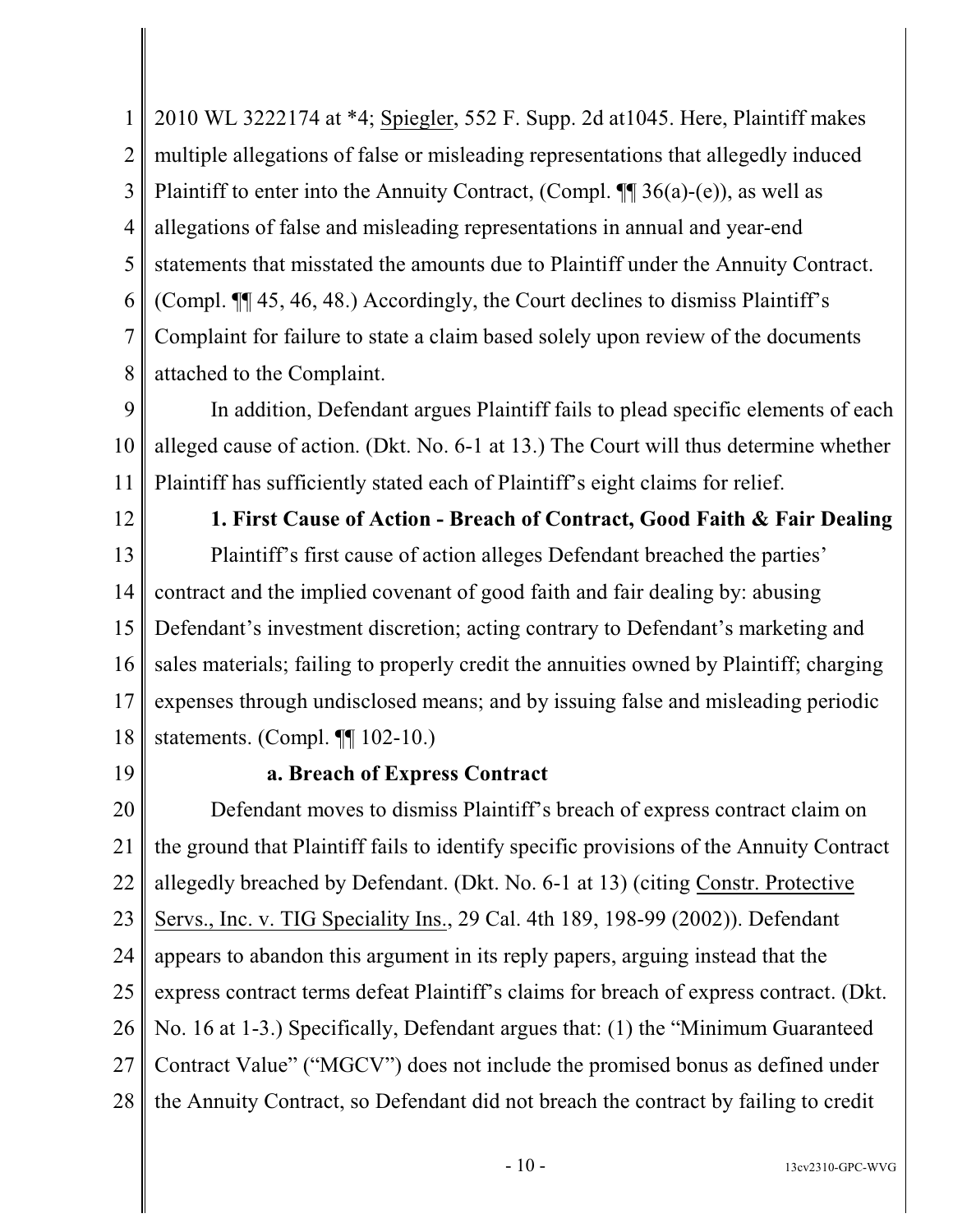1 2 3 the bonus to the MGCV; and (2) although Plaintiff alleges the contract fails to compound interest daily when calculating the MGCV, the contract provides only for daily crediting rather than daily compounding. (Id.)

4 5 6 7 8 9 10 11 12 13 14 In regard to Plaintiff's allegation that Defendant failed to credit the promised bonus to the MGCV, the Court agrees that this allegation appears contradicted by the express terms of the Annuity Contract. Specifically, Plaintiff claims that "the Contract and periodic statements show that the 5% bonus is part of the 'Single Premium elected to the Strategy' and thus part of the MGCV." (Dkt. No. 14 at 11.) However, "Single Premium" is a defined term in the Annuity Contract, defined as "the single payment you make to us for this Contract." (Compl., Ex. A at 6.) As such, the "Single Premium elected to the Strategy" portion of the MGCV does not, under the Annuity Contract, expressly include the promised Bonus. Accordingly, the Court GRANTS Defendant's motion to dismiss Plaintiff's breach of contract claim based on allegations of improper bonus crediting.

15 16 17 18 19 20 21 22 23 24 25 26 27 28 However, Plaintiff's remaining breach of contract allegations based on "daily crediting" sufficiently states a claim for breach of contract to survive a motion to dismiss. To state a breach of contract claim under California law, a plaintiff must plead: (1) the existence of a contract between the parties; (2) the plaintiff's performance or excuse for nonperformance; (3) the defendant's failure to perform; and (4) resulting damages. Harris v. Rudin, Richman & Appel, 74 Cal. App. 4th 299, 307 (1999). Here, the parties dispute the meaning of the contract term "daily crediting," and whether Defendant's failure to compound interest daily constituted Defendant's failure to perform its obligation of "daily crediting" under the Annuity Contract. Construing the Complaint's allegations in the light most favorable to the nonmoving party, the Court finds that Plaintiff has sufficiently alleged breach of contract based on Defendant's failure to credit Plaintiff's annuity daily. Accordingly, the Court DENIES in part Defendants' motion to dismiss Plaintiff's breach of contract claim.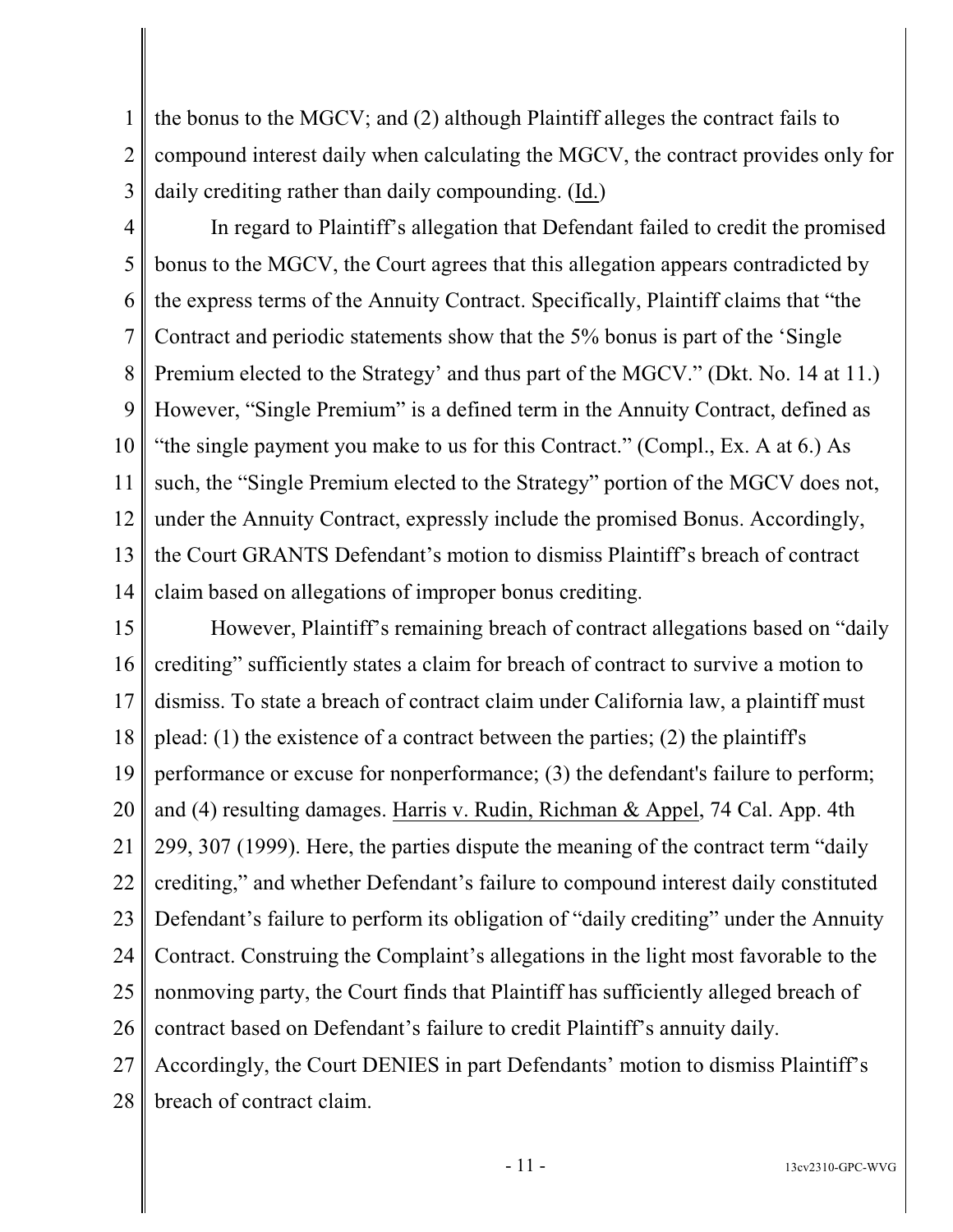# **b. Breach of Implied Covenant of Good Faith & Fair Dealing**

2 3 4 5 6 7 8 9 10 11 12 13 14 15 16 17 18 19 20 21 22 23 24 Plaintiff's first cause of action also alleges breach of the implied covenant of good faith and fair dealing based on California common law and Defendant's obligations under California Insurance Code section 785(a).<sup>8</sup> (Compl. 104.) Under California law, "[t]here is implied in every contract a covenant by each party not to do anything which will deprive the other parties thereto of the benefits of the contract." Harm v. Frasher, 181 Cal. App. 2d 405 (1960). A "breach of a specific provision of the contract is not a necessary prerequisite" to establishing a breach of the implied covenant of good faith and fair dealing. Carma Developers (Cal.), Inc. v. Marathon Deb. Cal., Inc., 2 Cal. 4th 342, 373 (1992). However, "[t]he implied covenant will not apply where no express term exists on which to hinge an implied duty, and where there has been compliance with the contract's express terms." Berger v. Home Depot U.S.A., Inc., 476 F. Supp. 2d 1174, 1177 (C.D. Cal. 2007). Defendant moves to dismiss Plaintiff's good faith and fair dealing allegations on the grounds that: (1) the covenant cannot impose substantive duties or limits on the contracting parties beyond those incorporated in the agreement, (Dkt. No. 6-1 at 14) (citing Guz v. Bechtel Nat'l, Inc., 8 P.3d 1089, 1110 (Cal. 2000)); and (2) Defendant took no actions inconsistent with the Annuity Contract and cannot be held liable for exercising discretion expressly allowed under the contract. (Dkt. No. 6-1 at 14-15) (citing Storek & Storek, Inc. v. Citicorp Real Estate, Inc., 100 Cal. App. 4th 44, 55 (2002); Third Story Music, Inc. v. Waits, 41 Cal. App. 4th 798 (1995)). Plaintiff fails to oppose Defendant's arguments with contrary legal authority. Accordingly, the Court GRANTS Defendant's motion to dismiss

25

<sup>26</sup> 27 28 <sup>8</sup>The statute states that: "[a]ll insurers  $\dots$  and others engaged in the transaction of insurance owe a prospective insured who is 65 years of age or older, a duty of honesty, good faith, and fair dealing." Cal. Ins. Code § 785(a). Plaintiff has not demonstrated that section 785(a) gives rise to a private right of action, so the Court construes Plaintiff's claim as a common law claim for breach of good faith and fair dealing. See In re Nat'l Western Life Ins. Deferred Annuities Litig., 467 F. Supp. 2d 1071, 1088 (S.D. Cal. 2006) (Miller, J.).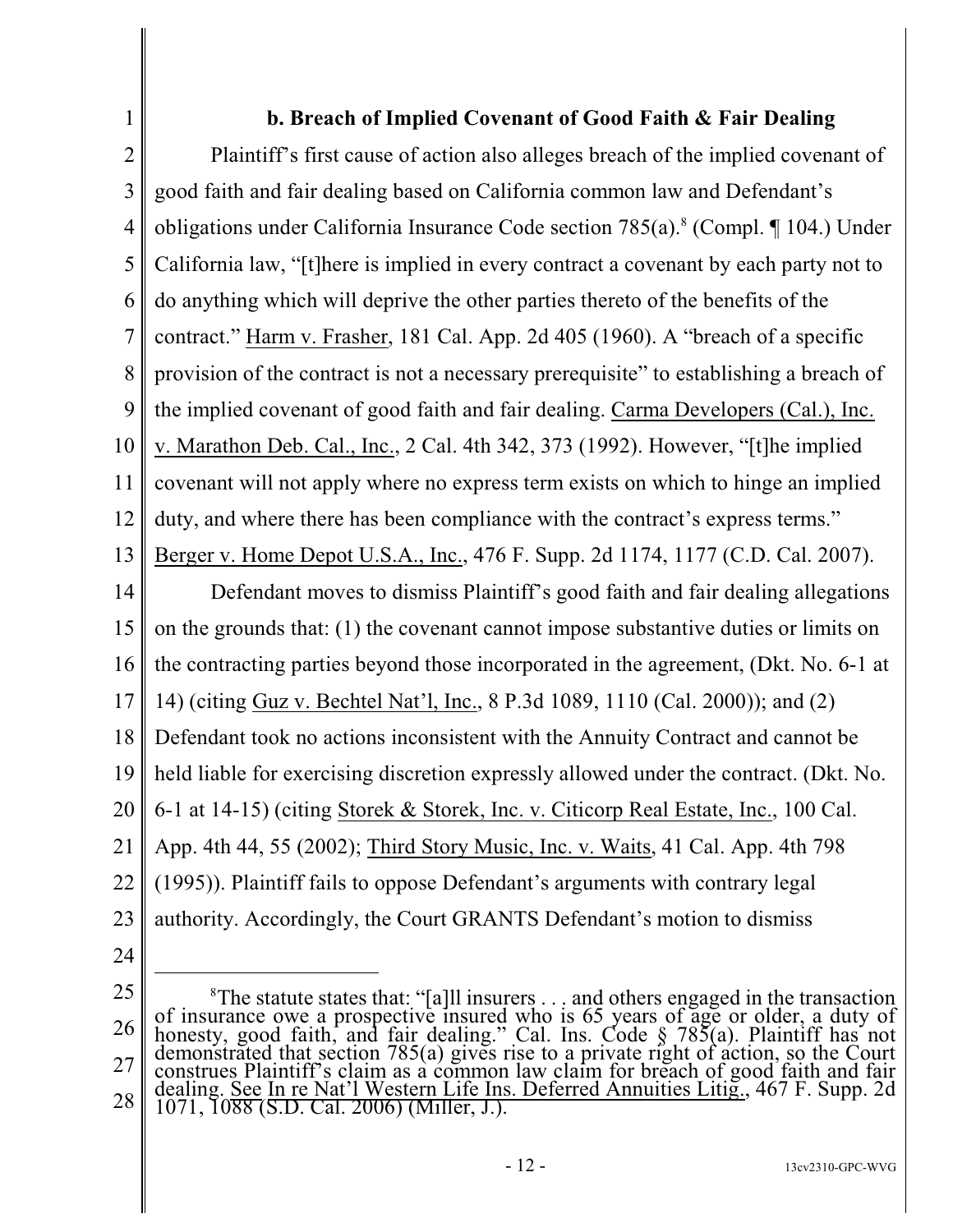1 Plaintiff's breach of implied covenant of good faith and fair dealing.

2

### **2. Second Cause of Action - Breach of Fiduciary Duty**

3 4 5 6 7 8 9 10 11 12 13 14 15 16 17 18 19 20 21 Plaintiff's second cause of action alleges Defendant abused a confidential position of trust with Plaintiff, thereby breaching Defendant's fiduciary duty to Plaintiff. (Compl. ¶¶ 111-19.) Defendant moves to dismiss Plaintiff's breach of fiduciary duty cause of action on the ground that no fiduciary duty existed between Plaintiff and Defendant as a matter of law. (Dkt. No. 6-1 at 15-16.) Defendant argues annuities create a debtor-creditor rather than a trust relationship. (Id.) (citing Nationsbank of N.C., N.A. v. Variable Annuity Life Ins. Co., 513 U.S. 251, 259 (1995)). Defendant further argues that Plaintiff fails to allege sufficient facts to give rise to a special relationship between Plaintiff and Defendant. (Id.) (citing In re Conseco Ins. Co. Annuity Mktg & Sales Practices Litig., Nos. C-05-04726 RMW, C-06-00537 RMW, 2007 WL 486367 (N.D. Cal. Feb. 12, 2007)). Under California law, the relationship "between an insurer and a prospective insured is not a fiduciary relationship." Cal. Serv. Station & Auto. Repair Ass'n v. Am. Home Co., 62 Cal. App. 4th 1166, 1173 (1998). However, an insurer-insured relationship may give rise to a fiduciary duty where other acts or representations form a fiduciary relationship. In re Conseco Ins. Co. Annuity Mktg & Sales Practices Litig., 2007 WL 486367 at \*7 (citing Solomon v. N. Am. Life & Cas. Ins. Co., 151 F.3d 1132, 1138 (9th Cir. 1998)). For example, a fiduciary relationship may arise where "one holds himself out as acting in a position of trust, such as an

22 agent or stockbroker." Id. As such, "[w]hether a fiduciary relationship exists in any

23 given situation is a question of fact." Negrete v. Fidelity and Guar. Life Ins. Co.,

24 25 444 F. Supp. 2d 998, 1003 (C.D. Cal. 2006) (citing Michelson v. Hamada, 29 Cal. App. 4th 1566, 1575-76 (1994)).

26 27 28 Here, Plaintiff alleges Defendant targets senior citizens with products that falsely promise security. (Compl. ¶ 50.) Plaintiff alleges Defendant promises investors continued commitment, thanking them for ongoing trust and confidence in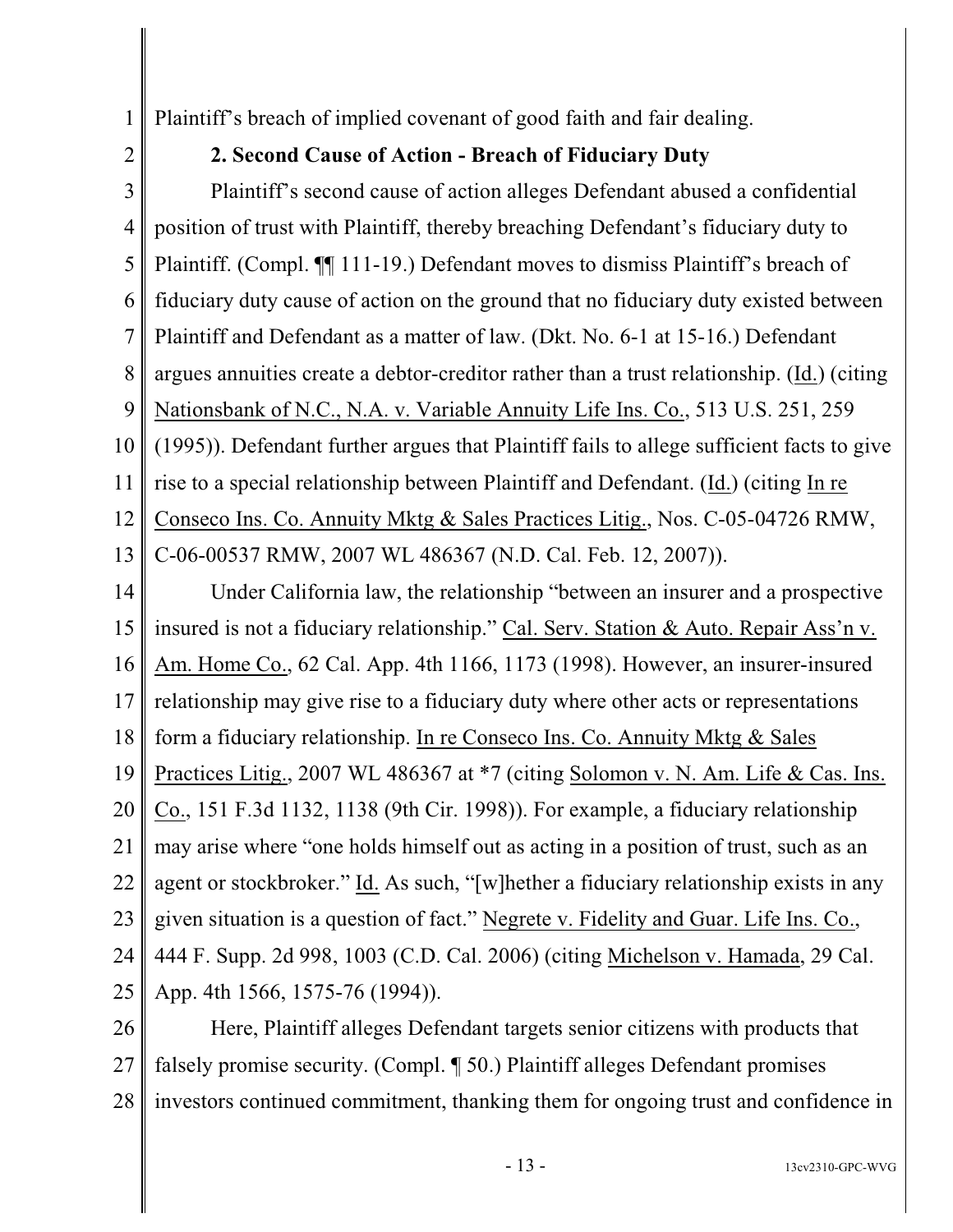1 2 3 4 Defendant as their "preferred financial services provider." (Compl. ¶¶ 38, 39, 116.) Plaintiff further alleges Defendant drafted all contractual materials and structured pricing parameters, (Compl. ¶¶ 115, 117), taking advantage of Defendant's superior knowledge and bargaining power. (Compl. ¶¶ 59-60.)

5 6 7 8 9 On these facts, taking all allegations as true and construing them in a light most favorable to Plaintiff at this stage of the proceedings, the Court finds that Plaintiff's factual allegations and reasonable inferences from those allegations plausibly suggest a claim entitling Plaintiff to relief. See Moss v. U.S. Secret Service, 572 F.3d 962, 969 (9th Cir. 2009); see also Comm. on Children's

10 Television, Inc. v. General Foods Corp., 35 Cal. 3d 197, 222 (1983) ("[I]n an

11 exceptional case a court might be able to find that a close and trusting relationship

12 between buyer and seller, in which the buyer relied on the seller and the seller

13 recognized that reliance, justified imposing fiduciary duties."). Accordingly, the

14 Court DENIES Defendant's motion to dismiss Plaintiff's breach of fiduciary duty

15 claim. See In re National Western Life Ins. Deferred Annuities Litig., 467 F. Supp.

16 2d 1071, 1087-88 (S.D. Cal. 2006); Negrete, 444 F. Supp. 2d at 1003-04.

17

# **3. Third Cause of Action - Financial Elder Abuse**

18 The Complaint's third cause of action alleges financial elder abuse in

19 violation of California Welfare and Institutions Code section 15657.5, *et seq.*, as

20 defined in section 15610.30. Under section 15610.30, "financial elder abuse" occurs

- 21 when a person or entity
- 22 23 (1) Takes, secretes, appropriates, obtains, or retains real or personal property of an elder or dependent adult for a wrongful use or with intent to defraud, or both.
- 24 (2) Assists in taking, secreting, appropriating, obtaining, or retaining real or personal property of an elder or dependent adult for a wrongful use or with intent to defraud, or both.
- 25 26 (3) Takes, appropriates, obtains, or retains, or assists in taking, secreting, appropriating, obtaining, or retaining, real or personal property of an elder or dependent adult by undue influence, as defined in Section 15610.70.
- 27 28 Cal. Welf. & Inst. Code § 15610.30. Plaintiff alleges Defendant abused a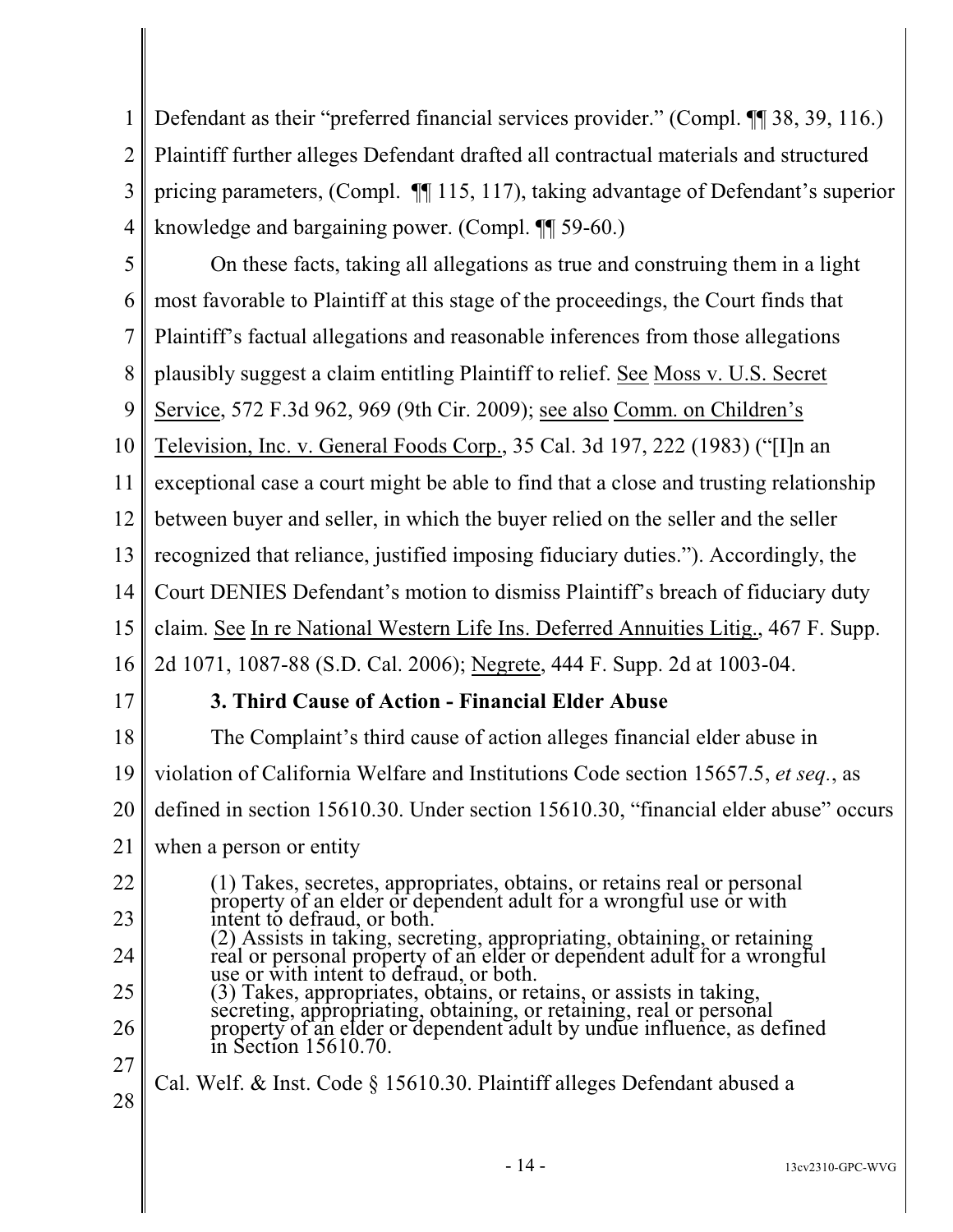1 2 3 4 5 6 confidential position of trust to wrongfully take retirement savings from Plaintiff. (Compl. ¶ 122.) Defendant moves to dismiss Plaintiff's financial elder abuse claim, arguing Plaintiff cannot establish "intent to defraud" or "bad faith." (Dkt. No. 6-1 at 16-17) (citing Kennedy v. Jackson Nat'l Life Ins. Co., No. C 07-0371 CW, 2010 WL 4123994 (N.D. Cal. Oct. 6, 2010); O'Brien v. Cont'l Cas. Co., No. 5:13-cv-01289 EJD, 2013 WL 4396761 (N.D. Cal. Aug. 13, 2013)).

7 8 9 10 11 12 13 14 15 16 17 18 19 20 Plaintiff responds that bad faith is not required under section 15610.30; allegations of deceptive annuity sales practices suffice to state a claim for elder abuse. (Dkt. No. 14 at 17-19) (citing Johnston v. Allstate Ins. Co., No. 13-CV-574- MMA (BLM), 2013 WL 2285361 (S.D. Cal. May 23, 2013) (Anello, J.); Negrete v. Allianz Life Ins. Co. of N. Am., 927 F. Supp. 2d 870, 890-93 (C.D. Cal. 2013)). The Court agrees. Under the plain language of the financial elder abuse statute, plaintiffs may allege taking of property "for a wrongful use or with intent to defraud, or both." Cal. Welf. & Inst. Code § 15610.30. The statute defines "wrongful use" as a taking of property where the person or entity "knew or should have known that this conduct is likely to be harmful to the elder." Id. § 15610.30(b). The Court finds that Plaintiff's Complaint includes numerous allegations that plead "wrongful use" as statutorily defined. (See, e.g. Compl. ¶¶ 6-9, 11, 12, 18, 21, 23.) Accordingly, the Court DENIES Defendant's motion to dismiss Plaintiff's third cause of action for financial elder abuse.

21

#### **4. Fourth Cause of Action - Fraudulent Concealment**

22 23 24 25 26 27 28 Plaintiff's fourth cause of action alleges fraudulent concealment in violation of California Civil Code section 1710. (Compl. ¶¶ 126-131.) Under California law, a claim for fraudulent concealment requires "knowing concealment or nondisclosure by a defendant with the intent to defraud, which induces justifiable reliance and causes injury to the plaintiff." 625 3rd St. Assoc., L.P. v. Alliant Credit Union, 663 F. Supp. 2d 1040, 1050 (N.D. Cal. 2009) (citing Hoey v. Sony Elec., Inc., 515 F. Supp. 2d 1099, 1104 (N.D. Cal. 2007)). Defendant argues a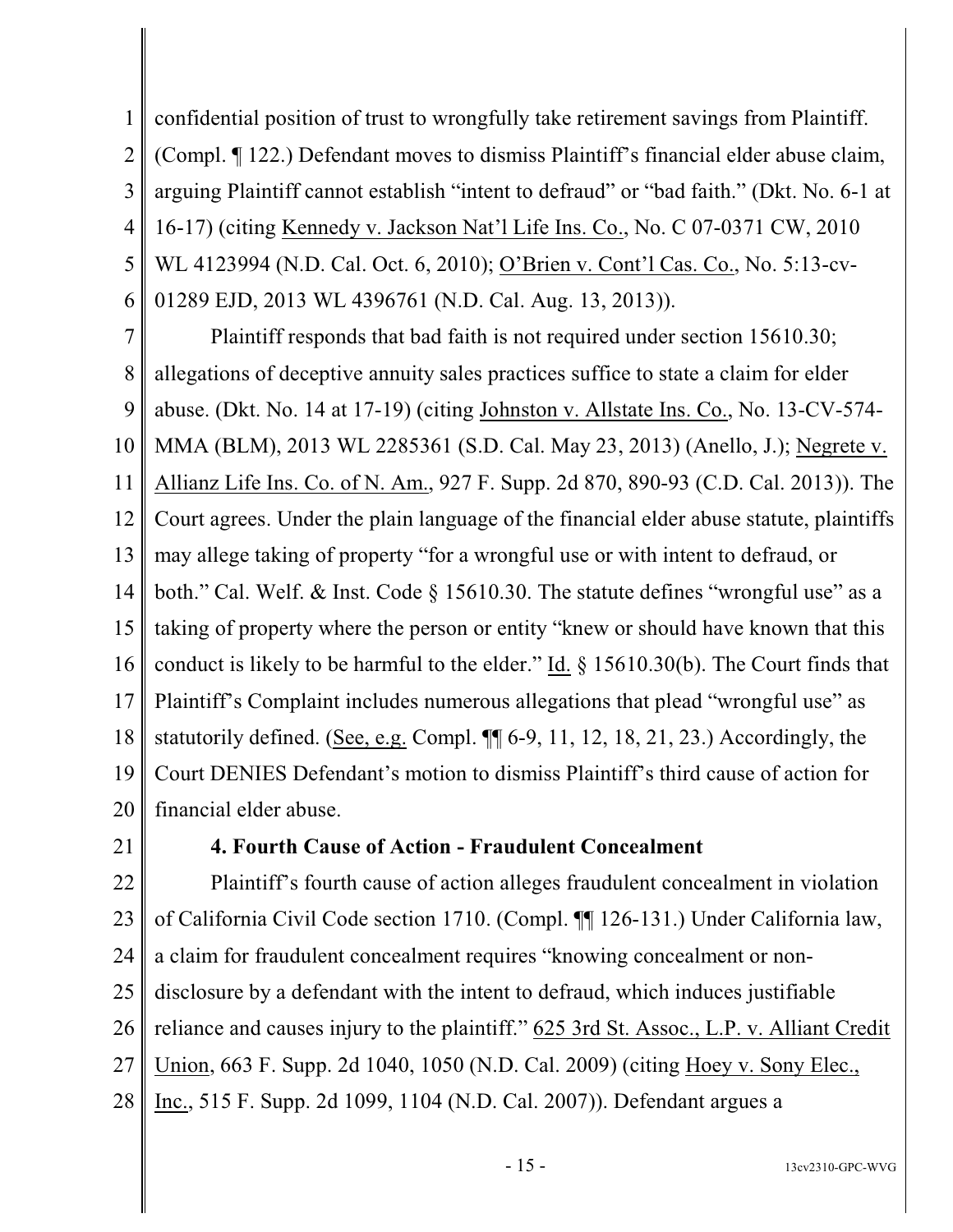1 2 3 4 5 6 concealment claim requires Plaintiff to allege Defendant acted with intent to defraud. (Dkt. No. 6-1 at 16) (citing Linear Tech. Corp. v. Applied Materials, Inc., 152 Cal. App. 4th 115, 131 (2007)). Defendant moves to dismiss Plaintiff's fraudulent concealment claim on the ground that ING's disclosure of the information pertinent to the subject of supposed fraud negates specific intent to defraud. (Id.) (citing Kramer v. Time Warner, 937 F.2d 767, 778 (2d Cir. 1991)).

7 8 9 10 11 12 13 14 15 16 The Court disagrees. Although California fraudulent concealment law requires allegations of "intent to defraud" in transactions which "do not involve fiduciary or confidential relations," Linear Tech. Corp., 152 Cal. App. 4th at 131, Plaintiff here alleges Defendant owed Plaintiff a fiduciary duty. "Fraud or deceit may consist of the suppression of a fact by one who is bound to disclose it or who gives information of other facts which are likely to mislead for want of communication of that fact." Hoey, 515 F. Supp. 2d at 1104 (citing Outboard Marine Corp. v. Superior Court, 52 Cal. App. 3d 30, 37 (1975)). As such, the Court DENIES Defendant's motion to dismiss Plaintiff's fraudulent concealment cause of action.

17

#### **5. Fifth Cause of Action - Concealment in an Insurance Contract**

18 19 20 21 22 23 24 25 26 27 28 The fifth cause of action in Plaintiff's Complaint alleges concealment in an insurance contract in violation of California Insurance Code section 332. (Compl. ¶¶ 132-139.) Under section 332, "[e]ach party to a contract of insurance shall communicate to the other, in good faith, all facts within his knowledge which are or which he believes to be material to the contract and as to which he makes no warranty, and which the other has not the means of ascertaining." Cal. Ins. Code § 332. Defendant argues the annuity contract is not a contract of insurance, so section 332 does not apply to the Annuity Contract at issue. (Dkt. No. 6-1 at 17.) In the alternative, Defendant argues the Insurance Code contains an express waiver, whereby failure to "make inquiries as to such facts, where they are distinctly implied in other facts of which information is communicated." Cal. Ins. Code § 336.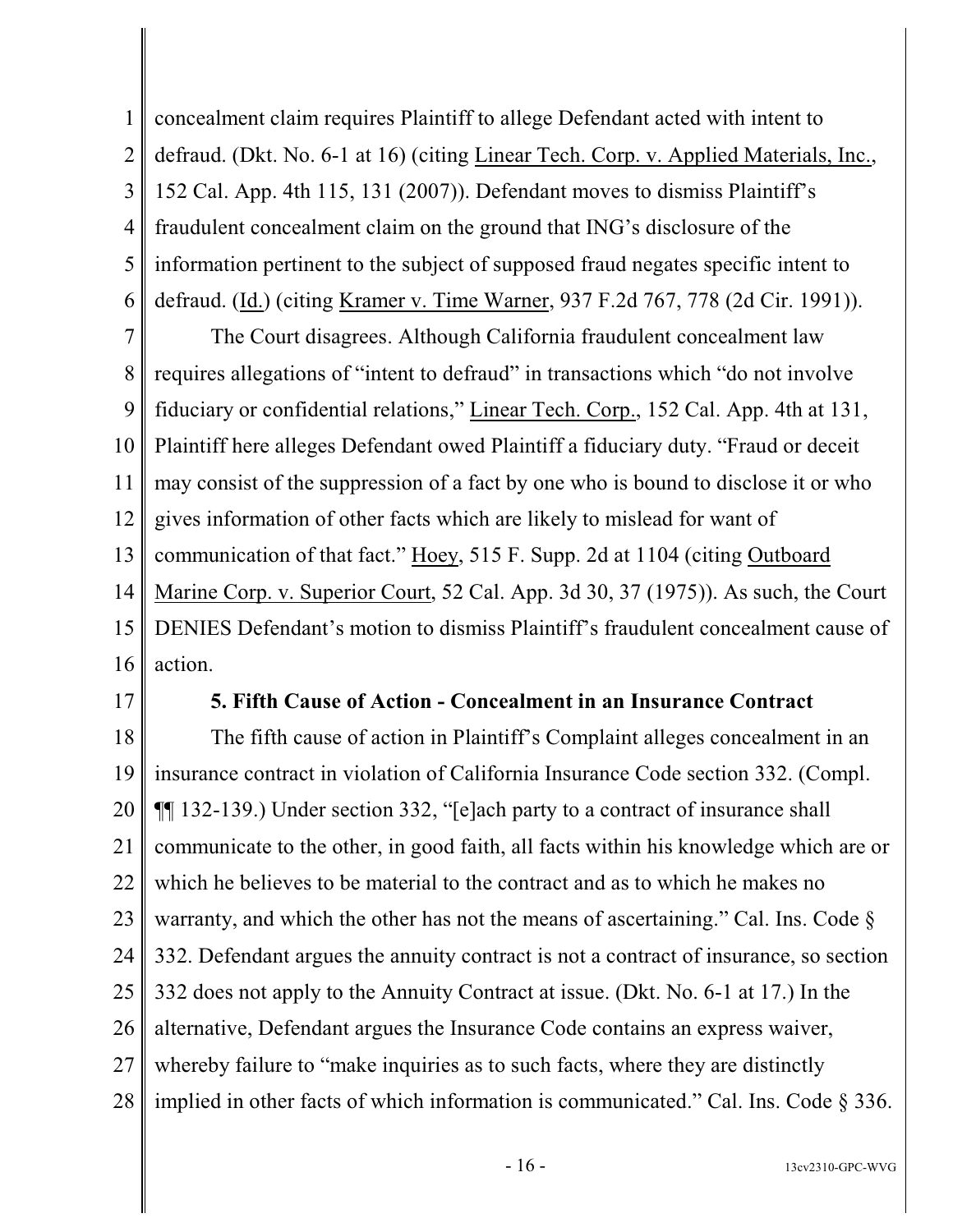1 2 3 Plaintiff fails to respond to either argument. As Defendant's motion to dismiss Plaintiff's fifth cause of action remains unopposed, the Court GRANTS Defendant's motion as to Plaintiff's fifth cause of action.

4 5 6 7 8 9 10 11 12 **6. Sixth and Seventh Cause of Action - Statutory Unfair Competition**  California's Unfair Competition Law ("UCL") generally prohibits any "unlawful, fair, or fraudulent business act or practice." Cal. Bus. & Prof. Code § 17200, *et seq*. Specific to advertising, the California False Advertising Law ("FAL") prohibits any "unfair, deceptive, untrue, or misleading advertising." Cal. Bus. & Prof. Code § 17500, *et seq*. "Any violation of the false advertising law . . . necessarily violates the UCL." Williams v. Gerber Prod. Co., 552 F.3d 934, 938 (9th Cir. 2008) (citing Kasky v. Nike, Inc., 27 Cal. 4th 939, 950 (2002)) (internal quotation marks omitted).

13 14 15 16 17 18 19 20 The sixth and seventh causes of action in Plaintiff's Complaint allege violations of both California Business & Professions Code sections 17200 and 17500. (Compl. ¶¶ 140-55.) Plaintiff alleges Defendant's sales materials and standardized annuity contract deceived and misled Plaintiff as to the "ability of the ING indexed-annuities they purchased from Defendant to protect retirement savings and offer income benefits as compared to alternative investments." (Compl. ¶ 148.) Plaintiff alleges Defendant made these representations with the intent to induce purchase of Defendant's indexed-annuity products. (Compl. ¶ 152.)

Defendant moves to dismiss Plaintiff's false advertising claim<sup>9</sup> on the ground

- 21
- 22

23 24 25 26 27 28 <sup>9</sup>While Defendant also moves to dismiss Plaintiff's UCL claim on the ground that Plaintiff lacks standing to assert a UCL claim, the Court finds that Defendant's argument is based on a misreading of Korea Supply Co. v. Lockheed Martin Corp., 29 Cal. 4th 1134, 1149-50 (2003), and declines to dismiss Plaintiff's UCL claim for lack of standing. (See Dkt. No. 6-1 at 19-20) ("As in Korea Supply, Plaintiff's 'expectancy' is not a 'vested interest' for purposes of the unfair competition laws, and he has incurred no other 'losses.'"). Although the <u>Korea Supply Co.</u> court held that the UCL does not authorize non-restitutionary disgorgement, the court distinguished restitutionary disgorgement as a valid remedy under the UCL. 29 Cal. 4th at 1148 ("Under the UCL, an individual may recover profits unfairly obtained to the extent that these profits represent monies given to the defendant or benefits in which the plaintiff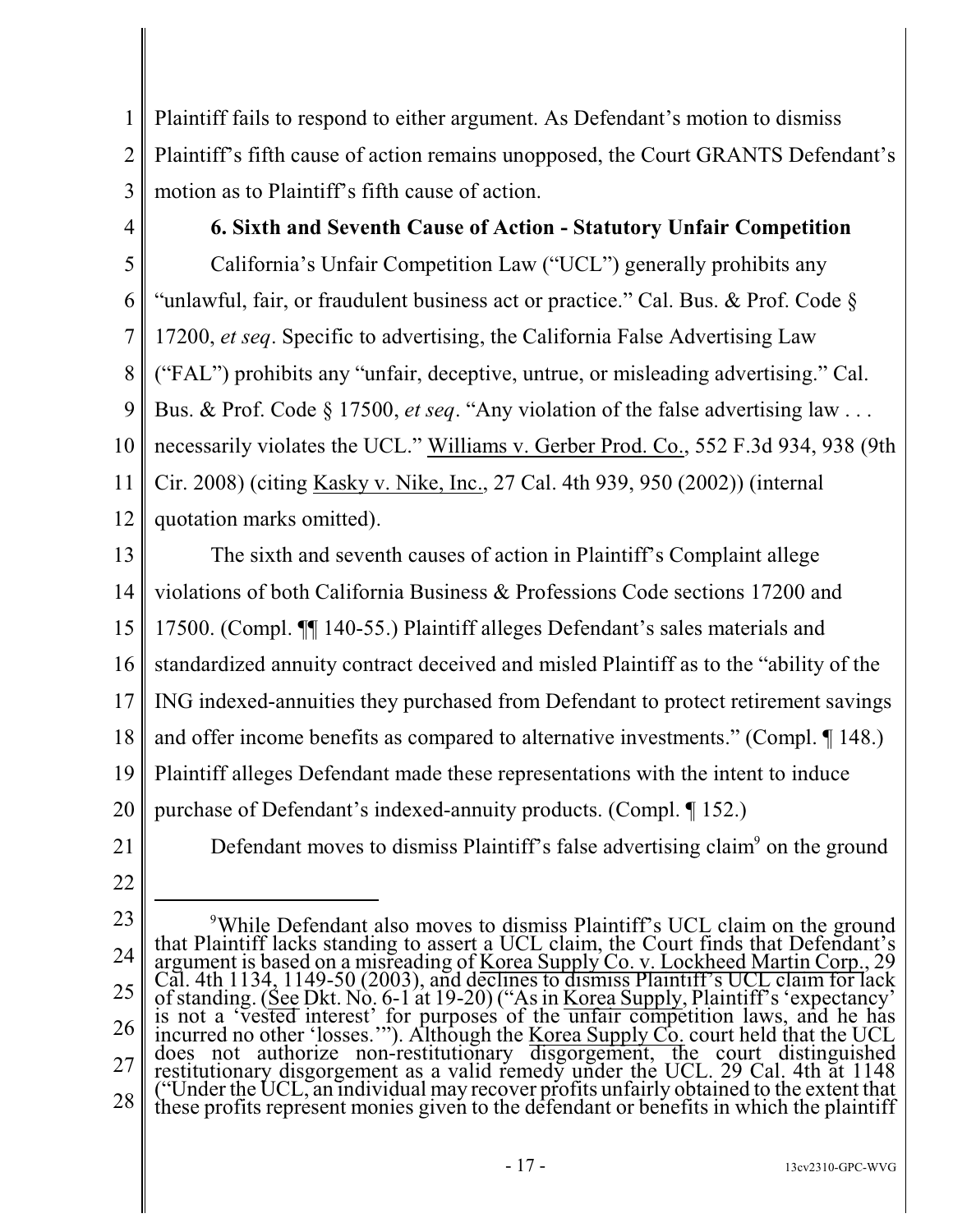1 2 3 4 5 6 7 8 9 that Plaintiff has failed to identify non-generalized or specific assertions actionable under the FAL; Defendant claims any alleged misstatements constituted mere puffery. (Dkt. No. 6-1 at 21) (citing Shroyer v. New Cingular Wireless Serv., Inc., 622 F.3d 1035, 1043 (9th Cir. 2010); Annunziato v. eMachines, Inc., 402 F. Supp. 2d 1133, 1139 (C.D. Cal. 2005)). Plaintiff responds that the focus of misleading advertising claims is not on whether Plaintiff was actually deceived but on whether members of the public are likely to be deceived by Defendant's statements. (Dkt. No. 14 at 21) (citing Comm. On Children's Television v. Gen. Foods Corp., 35 Cal. 3d 197, 211 (1983)).

10 11 12 13 14 15 16 17 18 19 20 21 22 23 24 The Court first notes that the parties' arguments do not necessarily conflict; generalized statements constituting "mere puffery" are not actionable under section 17500 precisely because "no reasonable consumer relies on puffery." See Stickrath v. Globalstar, Inc., 527 F. Supp. 2d 992, 998 (N.D. Cal. 2007) (quoting Williams v. Gerber Prods. Co., 439 F. Supp. 2d 1112, 1115 (S.D. Cal. 2006) (Miller, J.)). That said, taking Plaintiff's allegations as true, the Court finds Plaintiff has sufficiently pled misrepresentations to state a claim under the FAL and UCL. In particular, Plaintiff alleges that Defendant stated the annuity returns would provide "protection for principal" and contain "minimum guarantees." (Compl. ¶¶ 3, 35.) Plaintiff further alleges Defendant falsely advertised that Defendant's annuities offered "a 5% premium bonus at the inception of your contract" and that "100% of your premium is put into the contract." (Compl.  $\P$  36, 36(a).) The Court finds that these allegations are sufficiently specific to state a claim for violation of the California FAL and UCL. Accordingly, the Court DENIES Defendant's motion to dismiss Plaintiff's FAL and UCL claims as non-actionable puffery.

25

//

<sup>27</sup> 28 has an ownership interest."). Plaintiff's sixth cause of action plainly seeks disgorgement of ill-gotten gains as restitution for the money and property allegedly wrongfully acquired by Defendant. (Compl. ¶ 145.)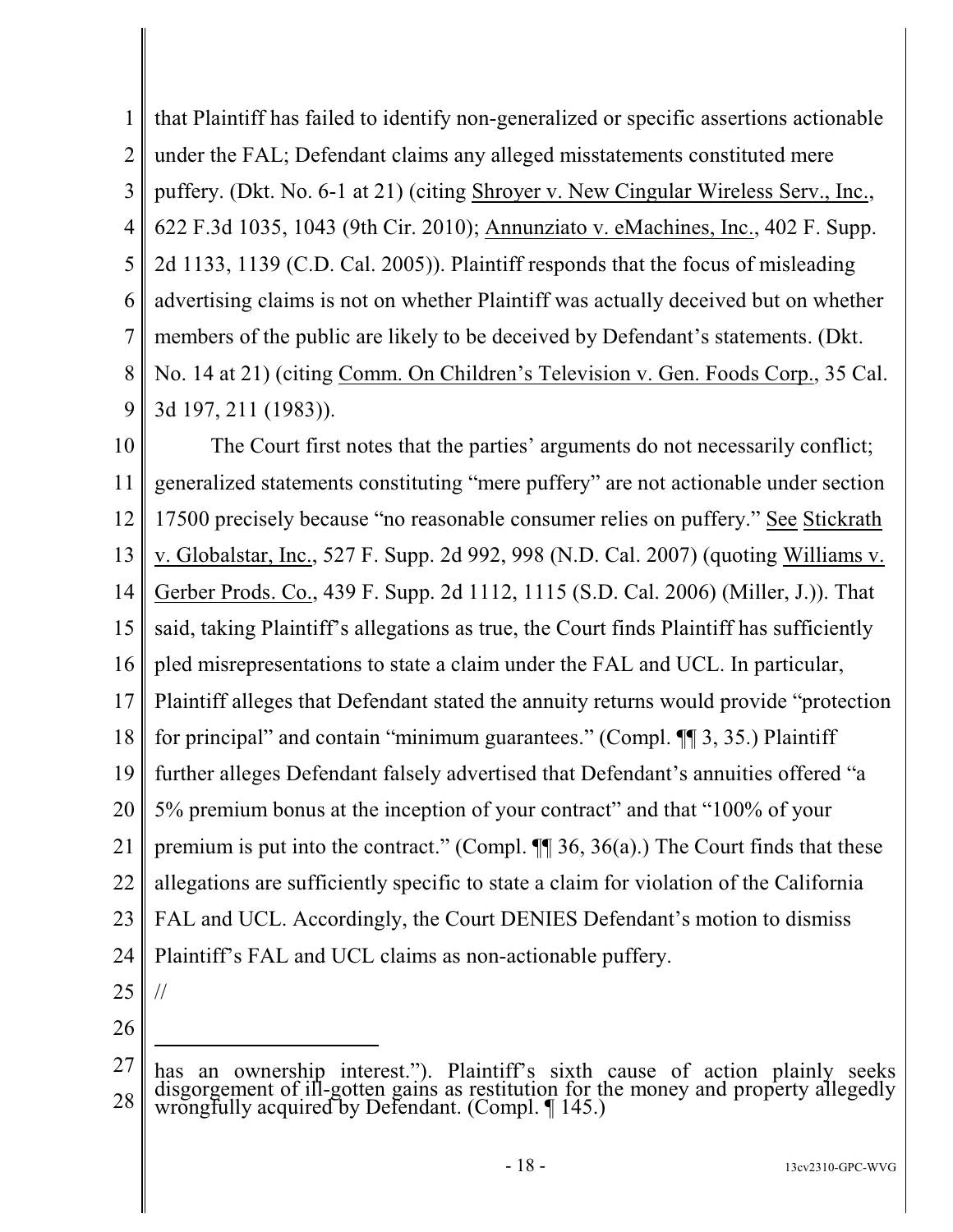## **8. Eighth Cause of Action - Failure to Supervise**

1

2 3 4 5 6 7 8 9 10 11 Plaintiff's eighth cause of action seeks to hold Defendant liable for failure to train and supervise sales agents responsible for selling Defendant's indexedannuities. (Compl. ¶ 158.) Defendant moves to dismiss Plaintiff's failure to supervise claim on the ground that "[i]ndependent agents offer ING USA annuities . . . [and] Defendant had no obligation to train or control any independent agent." (Dkt. No. 6-1 at 22.) Plaintiff responds that the Complaint alleges sales agents acted as agents of ING, (Dkt. No. 14) (citing Compl. ¶¶ 20, 34), and that the existence of an agency relationship is ordinarily a question of fact not properly decided on a motion to dismiss. (Id.) (citing Violette v. Shoup, 16 Cal. App. 4th 611, 619 (1993)).

12 13 14 15 16 17 18 19 20 21 22 23 24 25 26 27 28 While Defendant's claim that ING's "sales agents" were in fact "independent" agents" may be true, Defendant's argument is not properly raised in a motion to dismiss. See Robertson v. Dean Witter Reynolds, Inc., 749 F.2d 530, 534 (9th Cir. 1984) (dismissal is warranted under Rule 12(b)(6) where the complaint lacks a cognizable legal theory or fails to plead essential facts under a cognizable legal theory); see also Thompson v. Davis, 295 F.3d 890, 895 (9th Cir. 2002) (court must assume truth of all factual allegations and construe inferences from them in the light most favorable to the nonmoving party). As alleged in Plaintiff's Complaint, the sales agents undertaking to transact business on behalf of Defendant did not receive sufficient training, supervision, or information regarding Defendant's indexedannuities. (Compl. ¶ 158); see Violette, 16 Cal. App. 4th at 621 ("An agent is anyone who undertakes to transact some business, or manage some affair, for another, by authority of and on account of the latter, and to render an account of such transactions.") (internal quotation marks omitted). Defendant has not demonstrated that Plaintiff's allegations, as asserted in the Complaint, fail to state a claim for failure to supervise. Accordingly, the Court DENIES Defendant's motion to dismiss Plaintiff's eighth cause of action.